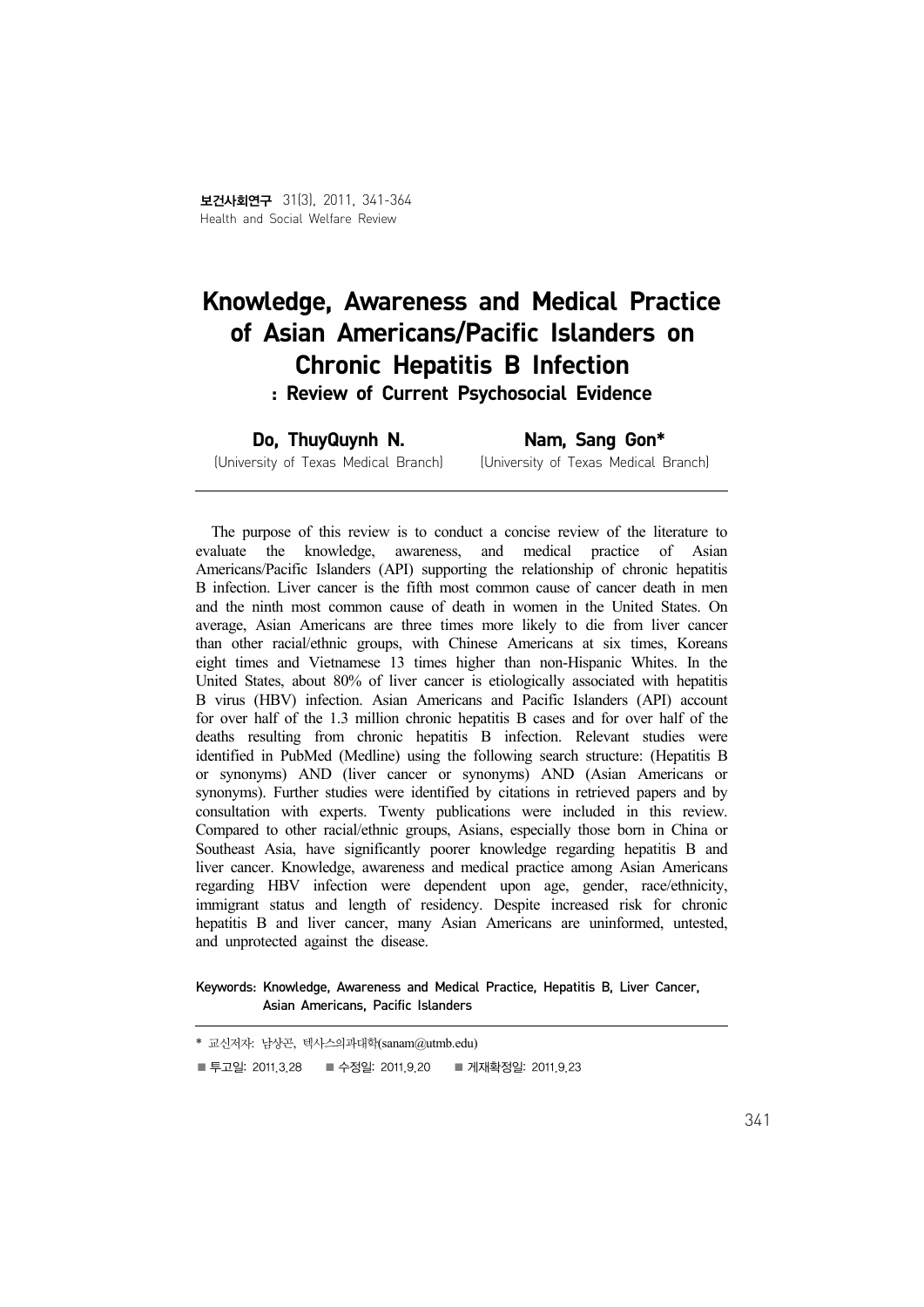보건사회연구 31(3), 2011, 341-364 Health and Social Welfare Review

## Ⅰ. INTRODUCTION

Liver cancer is the fifth most common cause of cancer death in men and the ninth most common cause of death in women in the United States (U.S.) (National Cancer Institute, 2008). The National Cancer Institute estimates that there will be 22,620 new cases of liver cancer and 18,160 deaths in 2009. More than 90 percent of all liver cancer cases occur in men and women aged 45 and older. Liver cancer is not a disease of the young : the average age at which a person is diagnosed with liver cancer is 64 years old (American Cancer Society, 2009). After diagnosis, the overall five-year survival rate is less than 10 percent

Liver cancer incidence rates among non-Hispanic whites in the U.S. are 3.7 per 100,000 for males and 1.5 per 100,000 for females (McBride, 2008). The mortality rate from viral hepatitis B for non-Hispanic blacks was 1.6 times higher compared to non-Hispanic Whites (Office of Minority Health, 2011). On average, Asian Americans are three times more likely to die from liver cancer than other racial/ethnic communities, with Chinese Americans at six times, Koreans eight times and Vietnamese 13 times higher than their white counterparts (Hsu et al., 2007). Vietnamese American males have the highest incidence rate of liver cancer in the U.S. (41.8 per 100,000) followed by Hmong American males (25.7 per 100,000). Among women, Korean Americans have the highest incidence rate of liver cancer (10.0 per 100,000) followed by Hmong Americans (8.8 per 100,000) (McBride, 2008).

#### 1. Background

In the U.S., about 80 percent of primary liver cancer (hepatocellular carcinoma, HCC) is etiologically associated with hepatitis B virus (HBV) infection (Juon et al., 2008). Asian Americans and Pacific Islanders (APIs) account for over half of the 1.3 million chronic hepatitis B cases and for over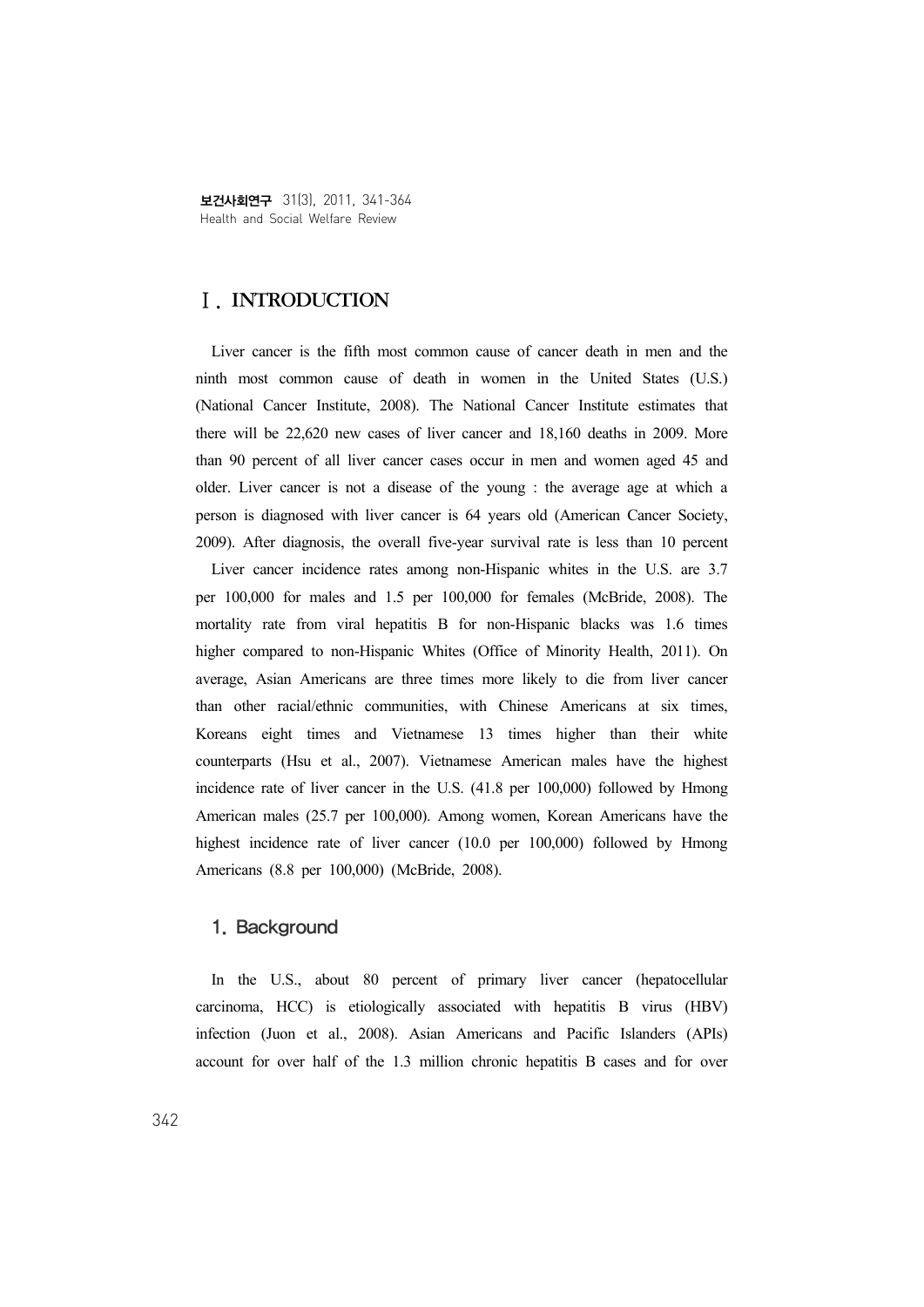half of the deaths resulting from chronic hepatitis B infection. The disparity in liver cancer incidence and mortality is largely due to the disproportionately high prevalence of chronic HBV infection among Asian Americans (Lang, 2006; Parkin, 2006). As many as 10 percent of API adults in the U.S. are chronically infected with HBV compared to 0.1 percent of White Americans (McBride, 2008), and up to two-thirds of Asian Americans are unaware that they are infected (Hutton et al., 2007).

Asian Americans and Pacific Islanders constitute a growing minority population in the U.S., containing a substantial number of immigrants. Because most (68.9 percent) APIs living in the U.S. are foreign-born, chronic HBV infection represents a serious public health problem (Lavanchy, 2004; Shepard et al., 2006). Chronic HBV infection is defined by the presence of hepatitis B surface antigen (HBsAg) (Nomura et al., 1996) for more than six months (Carey, 2009). Individuals who are positive for HBsAg may also express another antigen that serves as a marker for heightened infectivity, the HB e antigen (HBeAg).

### 2. Goal and Objectives

The purpose of this review is to conduct a concise review of the literature to evaluate the knowledge, awareness, and medical practice of Asian Americans/Pacific Islanders (API) supporting the relationship of chronic hepatitis B infection and liver cancer. In addition, we will show a known cause of liver cancer. The objectives were as follows: (1) determine the risk factors and modes of transmission for HBV and (2) review the current health education, screening and vaccination activities on changing the knowledge, attitudes, and behaviors of APIs in reducing chronic hepatitis B infection, a known cause of liver cancer.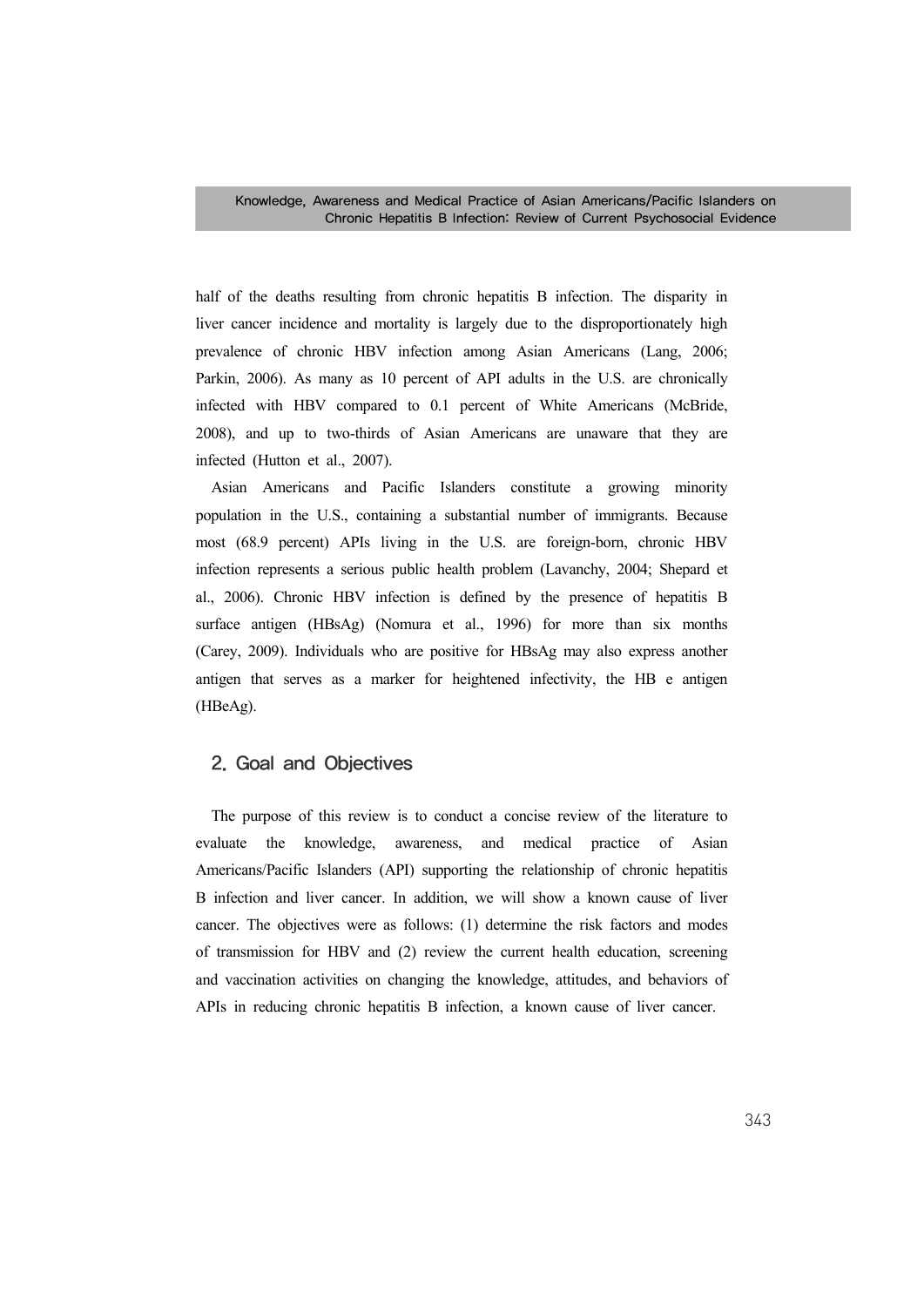보건사회연구 31(3), 2011, 341-364 Health and Social Welfare Review

# Ⅱ. METHODS

## 1. Search Strategy

Studies on chronic HBV and liver cancer were identified through a systematic search of scholarly databases and reference mining. A comprehensive search of PubMed was used to identify relevant studies meeting the inclusion criteria using the following search terms:

("hepatitis b"[MeSH Terms] OR "hepatitis b"[All Fields]) AND ("liver neoplasms"[MeSH Terms] OR ("liver"[All Fields] AND "neoplasms"[All Fields]) OR "liver neoplasms"[All Fields] OR ("liver"[All Fields] AND "cancer"[All Fields]) OR "liver cancer"[All Fields]) AND ("asian americans"[MeSH Terms] OR ("asian"[All Fields] AND "americans"[All Fields]) OR "asian americans"[All Fields] OR ("asian"[All Fields] AND "american"[All Fields]) OR "asian american"[All Fields]).

#### 2. Inclusion Criteria

Studies were included if they (i) were published in English in peer-reviewed journals; (ii) studied an API adult population in the United States; (iii) focused on the relationship between chronic hepatitis B infection and liver cancer disease among APIs; and (iv) included vaccination data or vaccination strategy; or (v) included educational intervention that was used to improve knowledge or change the attitude and/or behavior; or (vi) assessed subjects' knowledge, attitude or behavior of the studied population about HBV and liver cancer both before and after the intervention.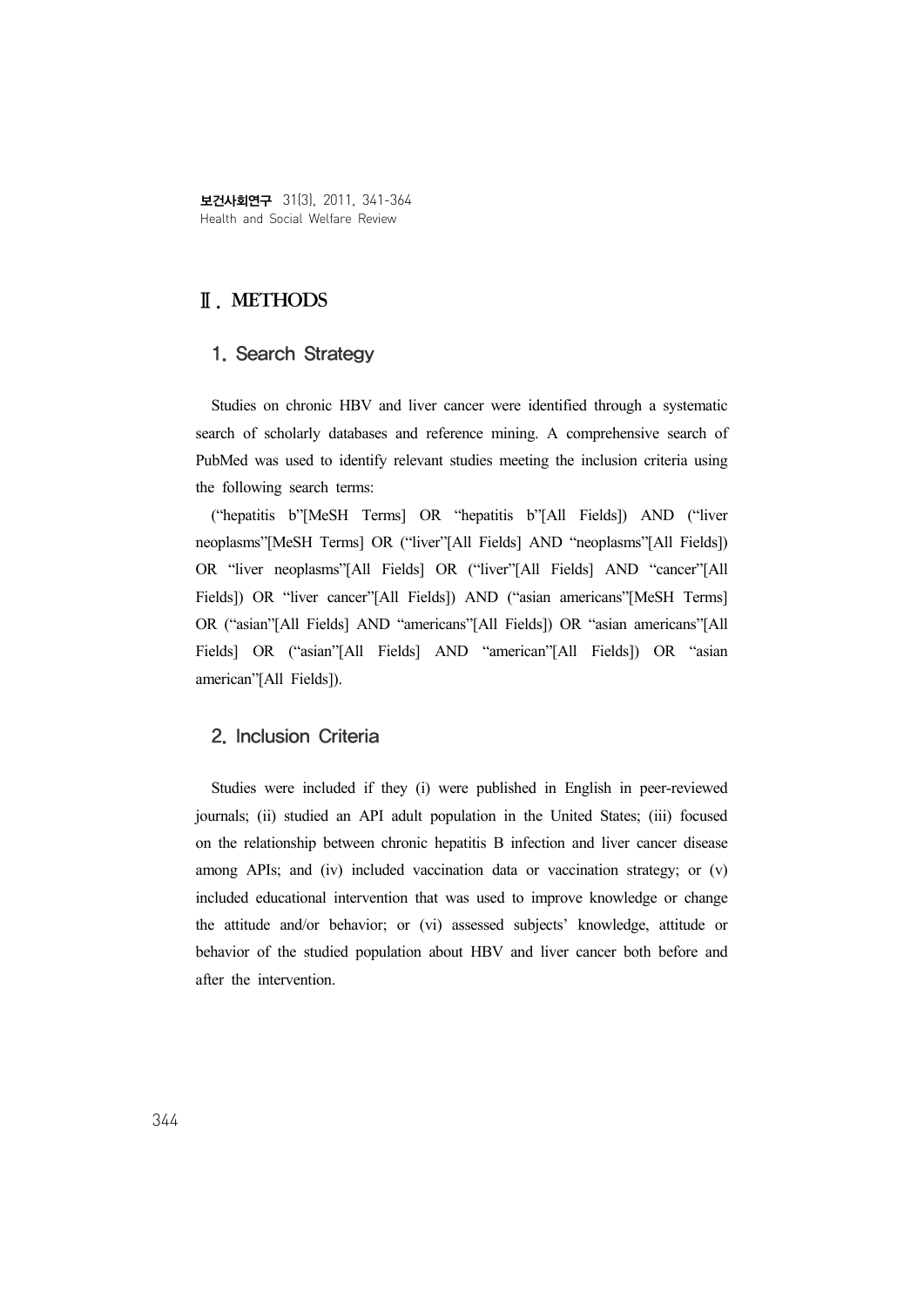# 3. Data Extraction

Data extraction of relevant study information for articles meeting inclusion criteria will be performed. For articles referencing previous publications (e.g., describing needs assessments or interventions), the original publication will be retrieved and relevant data summarized. Articles were also identified by reviewing the references of studies that fit the above criteria.



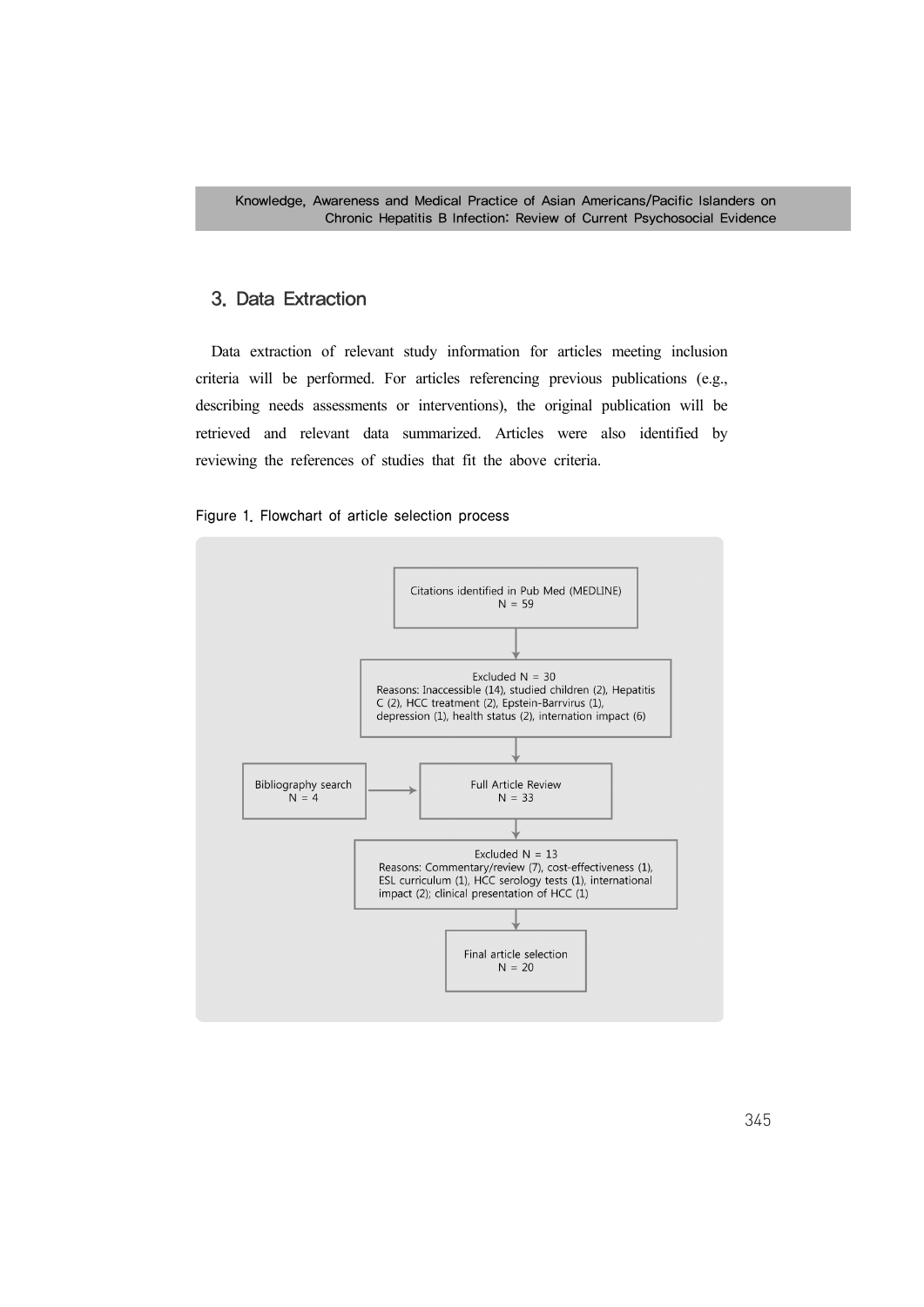The article selection process is described in Figure 1. My initial PubMed search identified 59 articles. I excluded articles that there were not accessible (14), focused on hepatocellular carcinoma treatment only (2), studied children (2); focused on the Epstein Barr virus (1); focused on hepatitis C (2); focused on depression (1); reviewed health status (2); and those that focused on the international impact of the disease (6). Twenty-nine full-text articles were reviewed and ten studies were excluded. The bibliographic search of included studies yielded 4 additional articles.

#### 4. Data Synthesis

Since a variety of methods were used to obtain the data for the eligible articles, a meta-analysis was not performed. Results of the review are summarized in evidence tables that include major findings and conclusions.

## Ⅲ. RESULTS

A total of 20 studies have been included in this review (Table 1). The articles were published between 2002 and 2009. A variety of host (age at infection, gender, ethnicity, immigrant status, length of residency in the U.S., immune status); viral (viral load, genotype, mutation); and external (concurrent viral infections, alcohol consumption, chemotherapy) factors influence knowledge, awareness and medical practice of Asian Americans in the disease progression of HBV. Despite their increased risk for chronic hepatitis B and liver cancer, many Asian Americans remain uninformed and untested (Chao et al., 2009; Lin et al., 2007; Ma et al., 2007; Nguyen et al., 2007; Taylor et al., 2002; Taylor et al., 2005; Wu et al., 2007).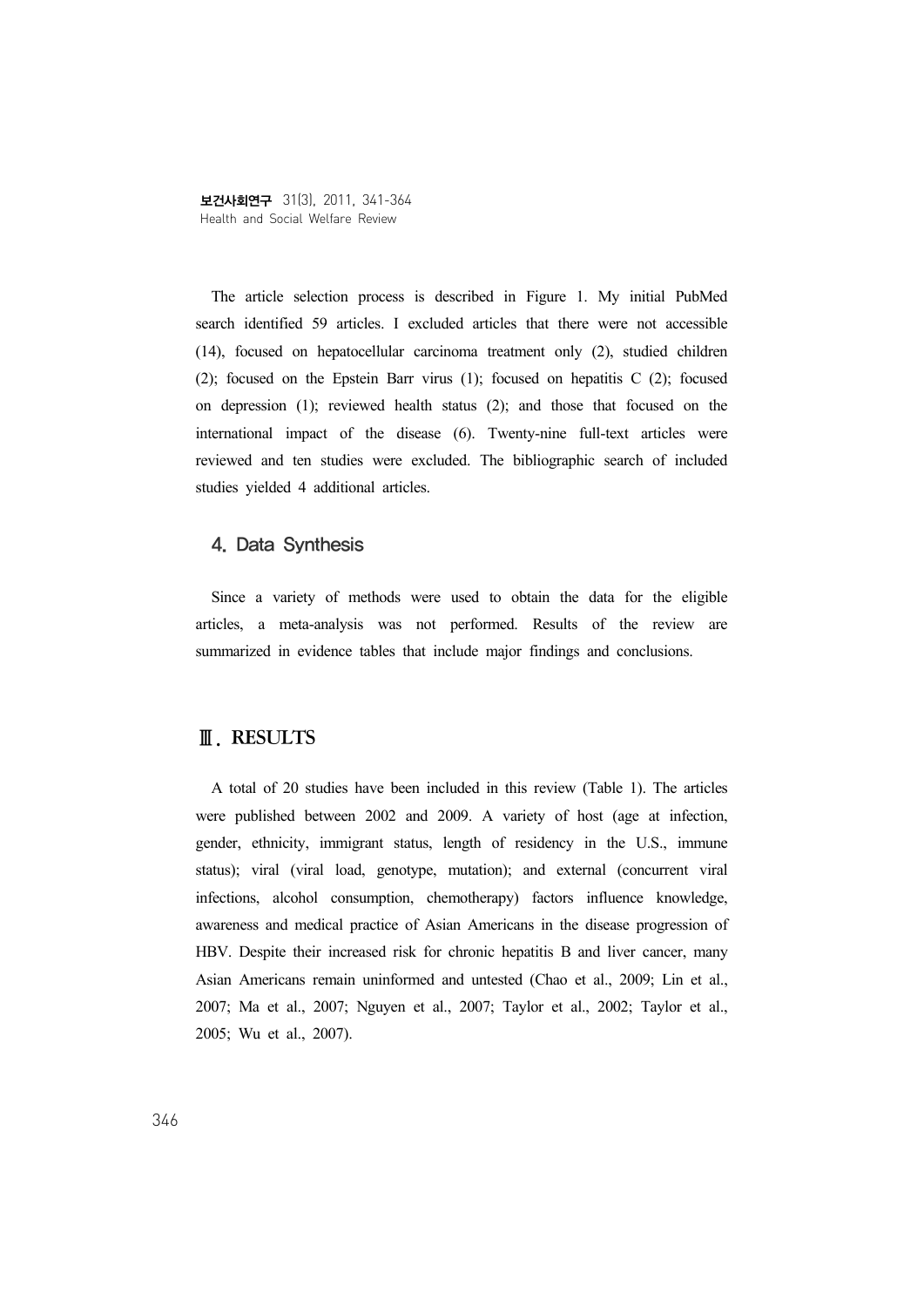| Study                     | Study Design                       | <b>Study Population</b>            | Sample Size                     | Age (Mean)                                 | Study Location                                                                           | Outcome Variables                                 |
|---------------------------|------------------------------------|------------------------------------|---------------------------------|--------------------------------------------|------------------------------------------------------------------------------------------|---------------------------------------------------|
| Taylor et al.<br>(2002)   | Randomized control trial<br>design | Cambodian women                    | 320                             | 49                                         | Seattle                                                                                  | Knowledge<br>Serologic Testing                    |
| Taylor et al.<br>(2004)   | Cross-sectional study              | Vietnamese men                     | 345                             | $18-50+$                                   | Seattle                                                                                  | HBV Testing                                       |
| Choe et al.<br>(2005)     | Cross-sectional study              | Korean immigrants                  | 30 interviews<br>18 focus group | 18-64 (47, 52)                             | Seattle-Tacoma                                                                           | <b>Beliefs</b>                                    |
| Taylor et al.<br>(2005)   | Cross-sectional study              | Vietnamese women                   | 370                             | 18-64                                      | Seattle                                                                                  | Knowledge<br>Serologic Testing                    |
| Taylor et al.<br>(2005)   | Cross-sectional study              | Vietnamese men<br>Vietnamese women | 345<br>370                      | 18-64                                      | Seattle                                                                                  | HBV Awareness,<br>Serologic Testing,<br>Knowledge |
| Coronado et al.<br>(2007) | Cross-sectional study              | Chinese men<br>Chinese women       | 206<br>224                      | $20 - 64$                                  | Seattle                                                                                  | Serologic Testing                                 |
| Hsu et al. (2007)         | Quasi-experimental                 | Asian Americans                    | 807                             | $36 - 45$                                  | Montgomery County, MD                                                                    | Screening Behavior<br>Serologic Testing           |
| Lin et al. $(2007)$       | Cross-sectional study              | Asian Americans                    | 3163                            | 18-101<br>(Median $=52.9$ )                | San Francisco Bay Area                                                                   | Serologic Testing                                 |
| Ma et al. (2007)          | Cross-sectional study              | Vietnamese                         | 256                             | $18-66+$<br>(41.8)                         | Greater Philadelphia and New Jersey<br>area                                              | Knowledge, Attitudes,<br>Screening Behavior       |
| Wu et al. (2007)          | Cross-sectional study              | Asian Americans                    | 199                             | $18-60+$ (Median<br>$40-59$                | San Francisco Bay Area                                                                   | Knowledge<br>Behavior                             |
| Chang et al.<br>(2008)    | Cross-sectional study              | Chinese                            | 47                              | 18-74                                      | San Francisco                                                                            | Attitudes                                         |
| Hwang et al.<br>(2008)    | Cross-sectional study              | Vietnamese men<br>Vietnamese women | 251                             | $18+ (18.7 \text{ Men})$<br>$(17.4$ Women) | Houston                                                                                  | Knowledge<br>Predictors of HBV                    |
| Juon et al. (2008)        | Cross-sectional study              | Korean, Vietnamese,<br>Chinese     | 1775                            | $1 - 70 +$                                 | Baltimore-Washington area                                                                | Screening Behavior<br>Serologic Testing           |
| Ma et al. (2008)          | Cross-sectional study              | Chinese                            | 429                             | $19-66+ (57.1)$                            | New York City                                                                            | Knowledge, Attitudes,<br>Screening Behavior       |
| Nguyen et al.<br>(2009)   | Cross-sectional study              | Vietnamese                         | 567                             | 45                                         | San Francisco Bay Area                                                                   | Genotypes<br>Serologic Testing                    |
| Grytdal et al.<br>(2009)  | Longitudinal study                 | Cambodian                          | 2049                            | 18-64                                      | Lowell, MA King County, WA<br>Santa Clara County, CA Los<br>Angeles, Orange Counties, CA | Screening Behavior                                |

#### Table 1. Characteristics of included articles on HBV risk factors and modes of transmission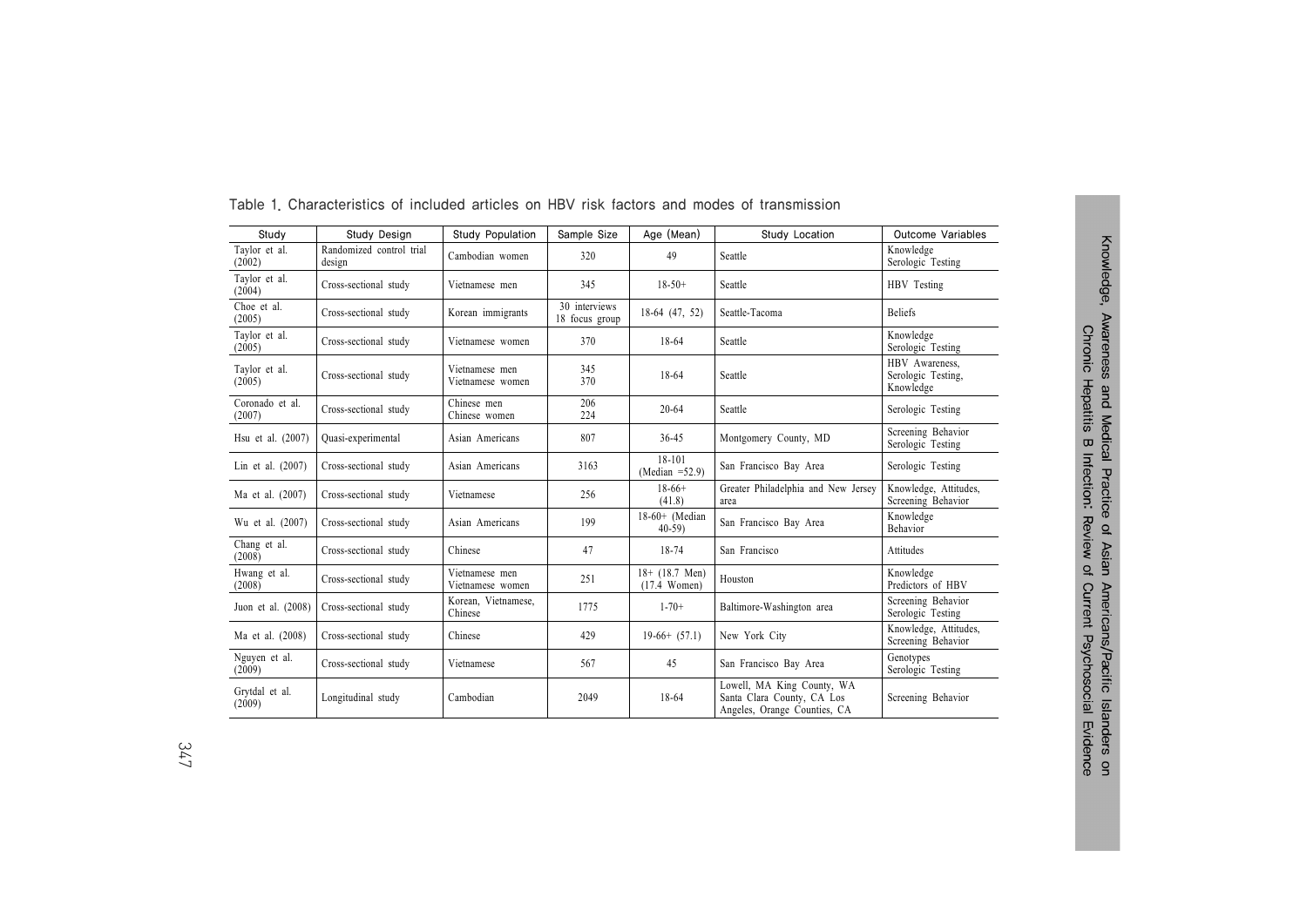보건사회연구 31(3), 2011, 341-364 Health and Social Welfare Review

#### 1. HBV Awareness and Knowledge

Compared to other racial/ethnic groups, Asians, especially those born in China or Southeast Asia, have significantly poorer knowledge regarding HBV and liver cancer (Hwang et al., 2008; Wu et al., 2007). In one study, nearly one-half (56 percent) of the Cambodian respondents were not familiar with "the disease or virus called hepatitis B" until it was explained to them in terms of "a liver problem that makes the skin and eyes go yellow" (Taylor et al., 2002). In many of the studies, knowledge and attitudes were assessed by the following: HBV can be transmitted during sexual intercourse with an infected person, from mother to child during childbirth, by sharing toothbrushes with an infected person, by eating food that has been pre-chewed by an infected person, by someone who looks and feels healthy, HBV is more easily spread than AIDS, people with HBV can be infected for life, HBV can cause liver cancer, people can die from HBV, and ethnic group is more likely to get HBV than Whites (Chang et al., 2008; Choe et al., 2005; Coronado et al., 2007; Hsu et al., 2007; Hwang et al., 2008; Juon et al., 2008; Lin et al., 2007; Ma et al., 2007; 2008; Taylor et al., 2002, 2004, 2005; Wu et al., 2007).

The proportion of respondents who had heard of HBV (awareness) varied across Asian subpopulations by race/ethnicity, gender, and age. APIs are more likely to be aware of HBV if they are younger and more educated. Among Cambodian women, the factors associated with having heard of HBV were younger age, higher educational level, younger age at immigration, and having family members who were chronic carriers (Taylor et al., 2002). Those with higher levels of knowledge were more likely to have more years of education, prefer Western medicine for the treatment of liver disease, and have family members chronically infected with HBV (Taylor et al., 2002). In the Vietnamese population, the age of the study participant determined whether they were more likely to have heard of HBV or receive the vaccination (Hwang et al., 2008;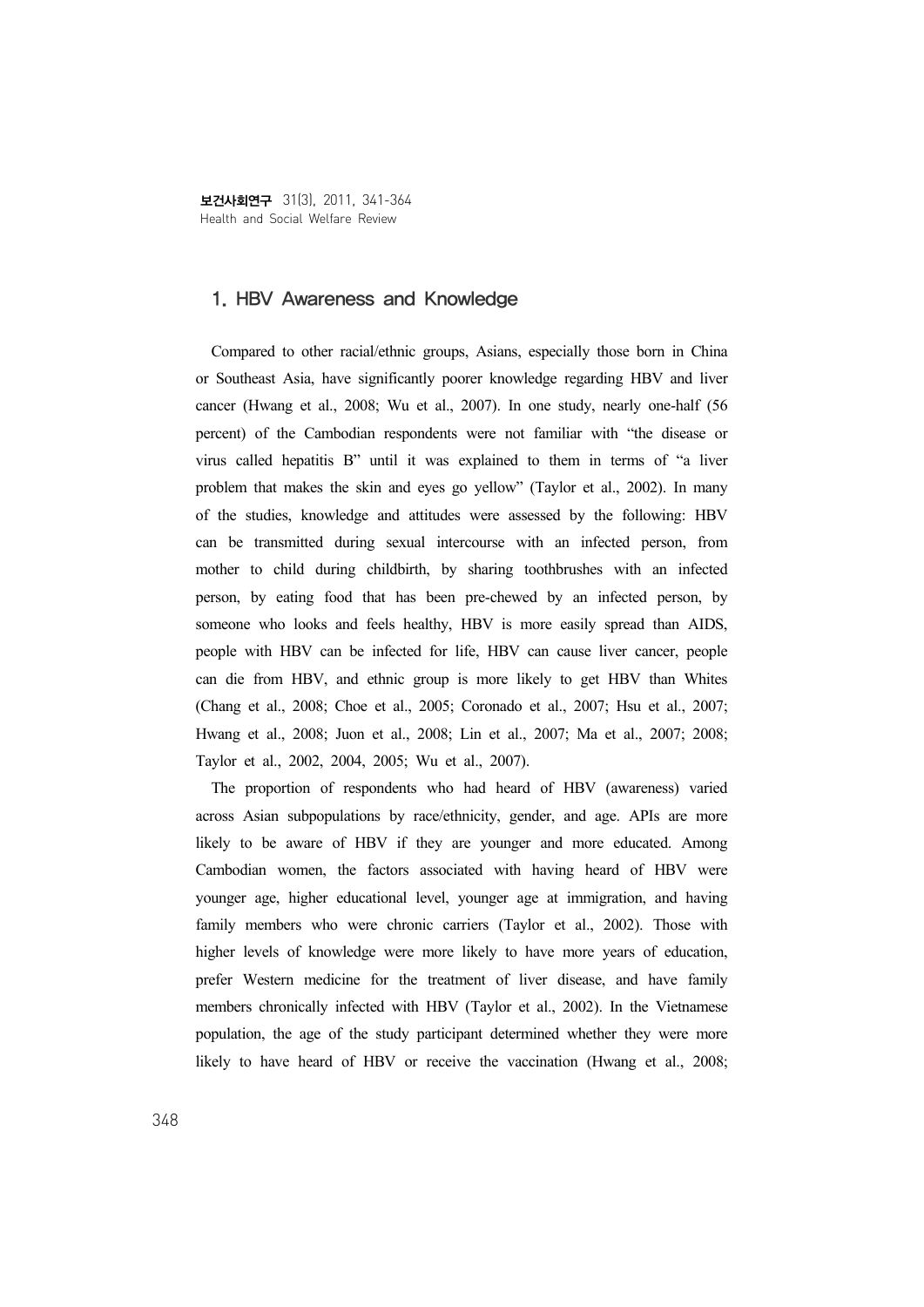Taylor et al., 2005). In a study of adults aged 18 to 50-plus in Seattle, older Vietnamese adults were more likely to have heard of hepatitis B than younger individuals (Taylor et al., 2005).

Gender and education were significantly associated with HBV awareness (Taylor et al., 2005). Lower levels of education were associated with lower levels of HBV knowledge and serologic testing among Cambodians (Taylor et al, 2002). In the Taylor et al. study (2005), women were significantly more likely to have heard of HBV than men (76 percent,  $p = 0.002$ ). Women were significantly less educated ( $p < 0.001$ ), more likely to have immigrated recently  $(p < 0.001)$ , and less likely to speak English fluently or well  $(p < 0.001)$  than males (Taylor et al., 2005). Among Vietnamese college students, those who had undergone screening, vaccination or had a family member with HBV or liver disease had significantly higher levels of HBV knowledge (Hwang et al., 2008). Only 29.9 percent knew that Asian Americans are at high risk for HBV and that hepatitis B can be cured (33.9 percent) (Hwang et al., 2008). However, a large proportion of the college students knew that hepatitis B can impair liver function (81.3 percent) and increase the risk of liver cancer (70.1 percent). They also knew that hepatitis B could be prevented by vaccination (80.5 percent) and avoiding infected needles (73.3 percent). According to Hwang et al. (2008), those with higher knowledge scores were more likely to have received HBV vaccination  $(OR = 1.11, 95\% \text{ CI} = 1.01 - 1.21).$ 

According to a study by Ma et al. (2007), 46.3 percent of the Vietnamese Americans sampled in the greater Philadelphia and New Jersey area had heard of HBV or knew about the availability of screening (32.6 percent) or vaccination (35.5 percent). The mean age of the participants was 41.8 years and 55.1 percent had a high school education. A majority of the participants was born outside the U.S. (95.7 percent) and lived in the U.S. for an average of 11 years (Ma et al., 2007). One-third of participants thought that cancer was beyond their control (60.6 percent); over half did not know that cancer was curable (59.2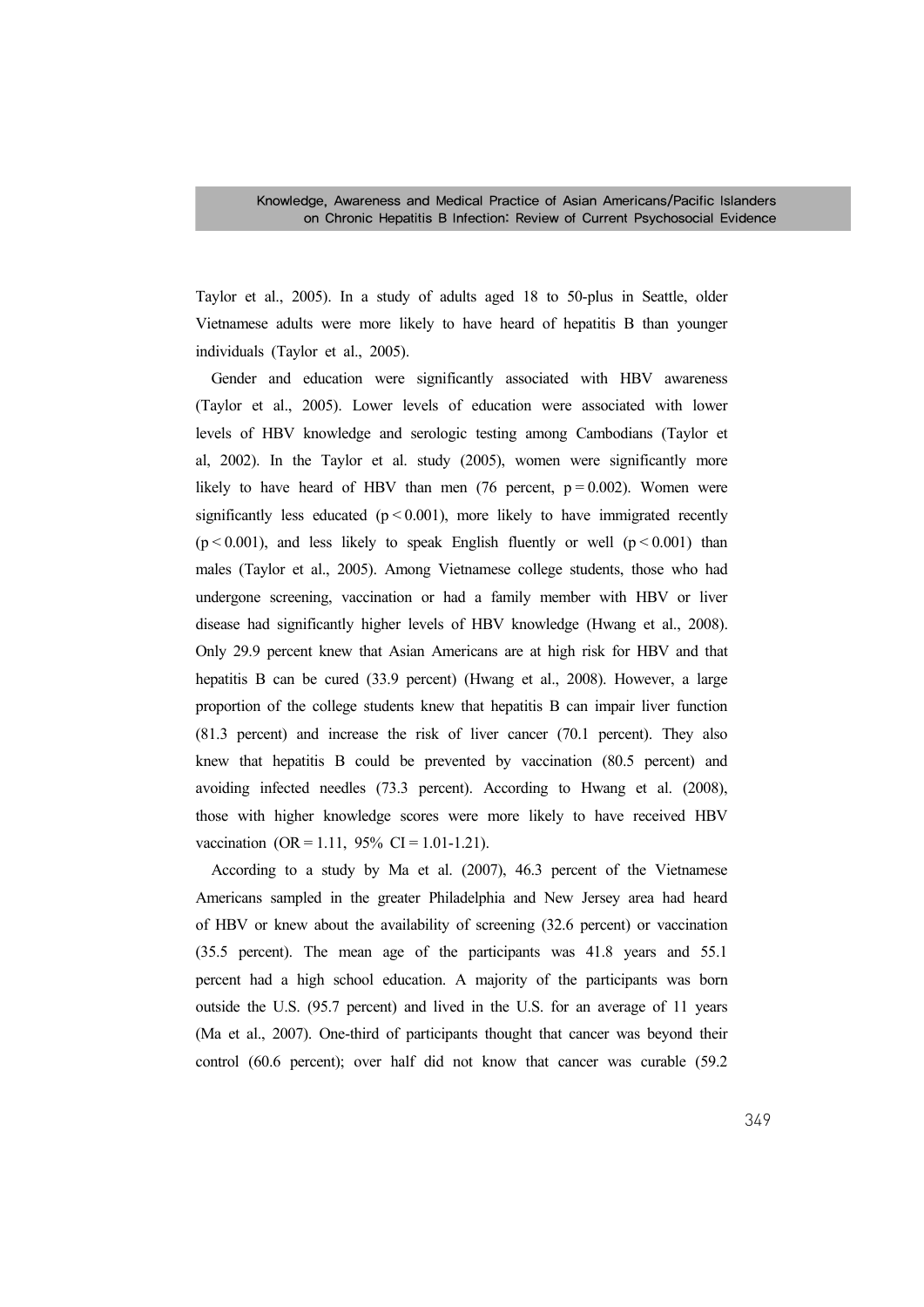percent) or that it could be prevented (58.8 percent). Close to half of the participants (46.3 percent) had no knowledge about HBV; and about a third were aware of the existence of a screening test for HBV (32.6%) and vaccination (35.5 percent). The majority thought that HBV could be transmitted through sharing food plates with a carrier (59.9 percent), sharing or using needles (49.6 percent), from mother to child during birth (62 percent), or sharing toothbrushes (41.6 percent) (Ma et al., 2007). However, 70.5 percent felt that getting vaccinated would prevent HBV.

# 2. HBV Screening and Vaccinations

Most Asian Americans do not have a usual source of care. Only one in five Asian Americans aged 18 to 64 report not having health insurance or being uninsured at some point in the past year (Asian American Health Initiative, 2005). In one study, a substantial proportion (44.1 percent) had not received an annual check-up (Ma et al., 2007). Fewer than 60 percent of Asian Americans have been tested for HBV and only 44 percent have had their children vaccinated (Wu et al., 2007).

Because many Asian Americans are not serologically tested for HBV, many APIs are unprotected (Juon et al., 2008, Lin et al., 2007; Wu et al., 2007). Having a regular source of care, physician recommendation, and knowing HBV can be spread during childbirth increased the odds of getting tested and vaccinated against HBV (Taylor et al., 2004). Most APIs have not undergone hepatitis B testing or vaccination because their providers have not recommended these procedures to them (Choe et al., 2006; Ma et al., 2007; Taylor et al., 2002; 2004, 2006, 2009; Wu et al., 2007). Compared to those who did not receive a recommendation for HBV testing, Vietnamese women who received a recommendation for testing had nearly a five times higher odds of testing (Taylor et al., 2005). According to Chang, Nguyen & So (2008), the primary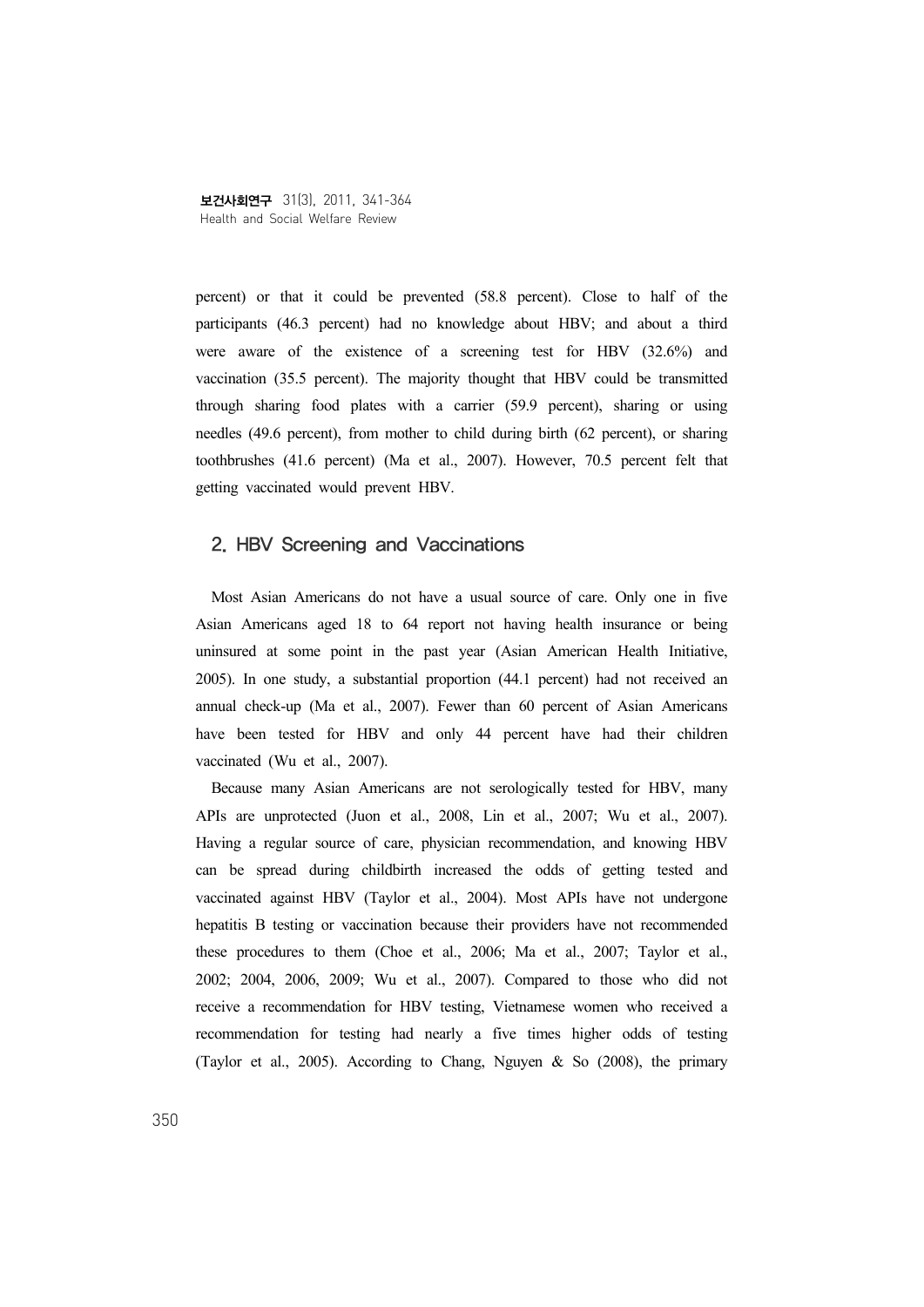motivations for hepatitis B vaccination were protection of future health and avoidance of hepatitis B. Those with higher levels of knowledge were more likely to have received the vaccine (Hwang et al., 2008). However, factors that discouraged them from testing or vaccination included costs, lack of health insurance, fear of side effects, worries about reliability or efficacy, poor patient-doctor communication, reliance on professional opinion, apparent good health, inconvenience, and personal preference (Chang et al., 2008).

Asian Americans face cultural and linguistic barriers that may discourage or prevent them from accessing health care services that can help them get screened and vaccinated for HBV. Asian Americans deal with illness and disease very differently than the general population. For example, 38 percent of the Chinese participants thought that HBV infection could be prevented by taking Chinese medicines (Coronado et al., 2007). Slightly more than half believed that HBV could be prevented with a positive attitude (Coronado et al., 2007).

Approximately 1 in 10 foreign-born Asian adults living in the United States is chronically infected with HBV (Chang et al., 2009; Hsu et al., 2007; Lin et al., 2007). Many of the study participants in the reviewed articles were born outside of the U.S. (>90%) (Chang et al., 2008; Coronado et al., 2007; Grytdal et al., 2009; Ma et al, 2007; Ma et al., 2008; Taylor et al, 2006). Of those who were born outside of the U.S., the average length of residency in the U.S. ranged from 10 to 19 years (Chang et al., 2008; Coronado et al., 2007; Grytdal et al., 2009; Ma et al., 2007; Ma et al., 2008, Taylor et al, 2005, 2006). Hsu et al. (2007) found that infection rates increased by the length of U.S. residency. In addition, the length of residency in the U.S. affects HBV vaccination (Hwang et al., 2008). For example, Vietnamese college students who are less acculturated (determined by higher Vietnamese language skills) were less likely to have received HBV vaccination (Hwang et al., 2008).

There are many factors that motivate Asian Americans to get tested and vaccinated. Vietnamese- and Cambodian-American respondents who were born in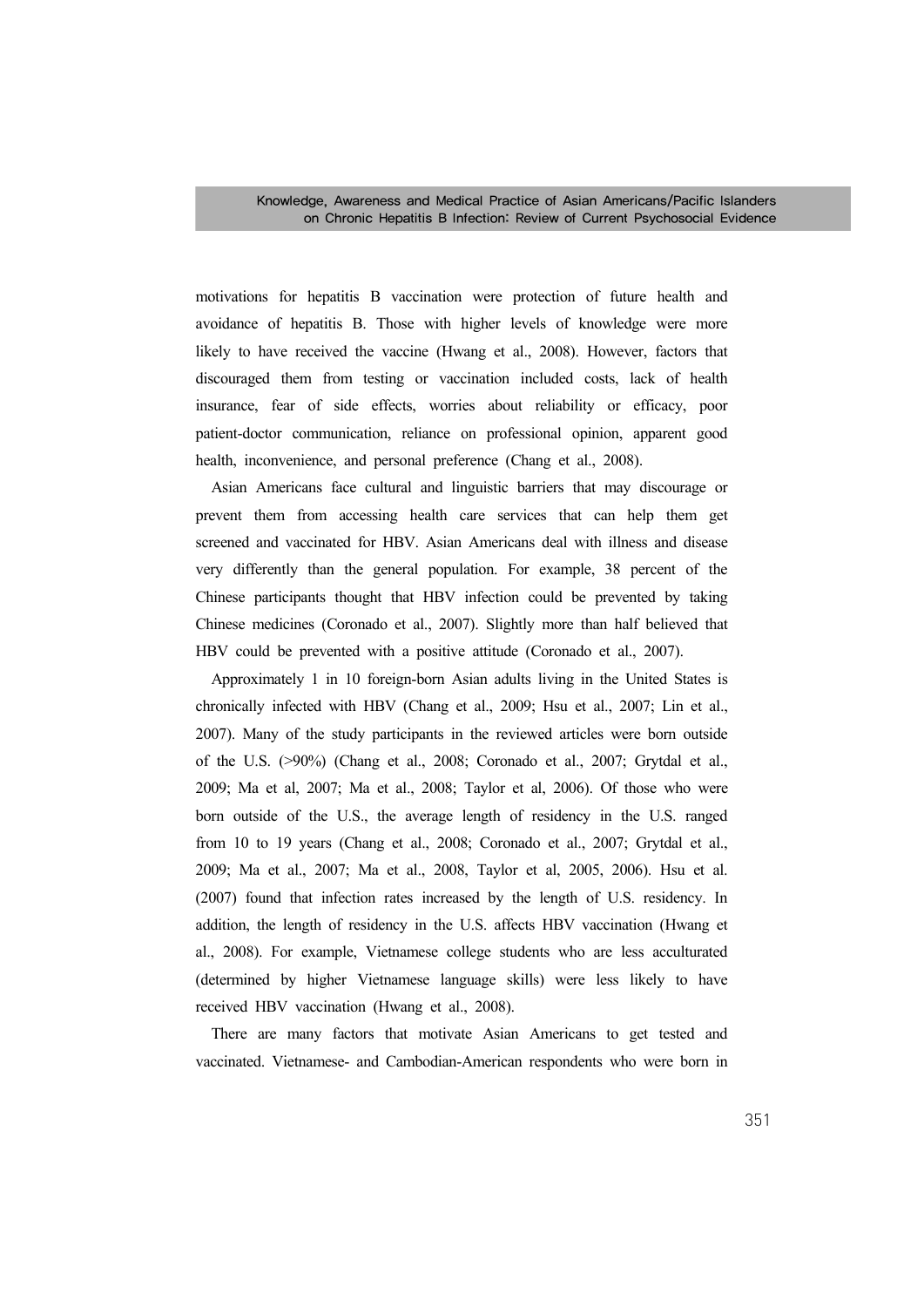the US, younger, and had at least some college education were more likely to have been vaccinated against hepatitis B (Grytdal et al., 2009; Hwang et al., 2008). The factors that motivated Chinese men and women to be tested for hepatitis B included peace of mind, prevention of transmission to others, informed decision-making, convenience, and pre-vaccination screening (Chang et al., 2008). The factors associated  $(p < 0.01)$  with ever having tested included believing that Chinese were more likely than Whites to get HBV ( $p = 0.004$ ), having a doctor recommend testing  $(p < 0.001)$ , asking a doctor for the test  $(p <$ 0.001) and not needing an interpreter for doctors visits  $(p = 0.002)$  (Coronado et al., 2007).

Compared to other Asian subpopulations, Cambodian immigrants have lower levels of HBV knowledge, serologic testing, and vaccination. (Taylor et al, 2002). Cambodian-Americans were less likely than Vietnamese-Americans to have been tested for HBV. Of those who had been tested and thought they were susceptible, two-thirds (67 percent) had not been vaccinated. Less than one-quarter (23 percent) of the study group thought that asymptomatic individuals can transmit the disease to others. Most thought that HBV infection can cause liver cancer (54 percent) and death (72 percent). However, a minority thought that infection can be lifelong (24 percent) and incurable (15 percent). Ninety percent thought liver disease should be treated with Western medicine and 8 percent reported that they had family members chronically infected with **HBV** 

Ma et al (2007) report that 74.6 percent of the Vietnamese Americans surveyed have received at least one general health check-up in the U.S. while 86.5 percent have received at least one general health check-up in their lifetime. For Vietnamese women, the factors associated with previous HBV testing are being aware that HBV can spread during childbirth, during sexual intercourse, and by sharing toothbrushes; doctors had recommended testing or family members or friends had suggested testing; and family members were chronically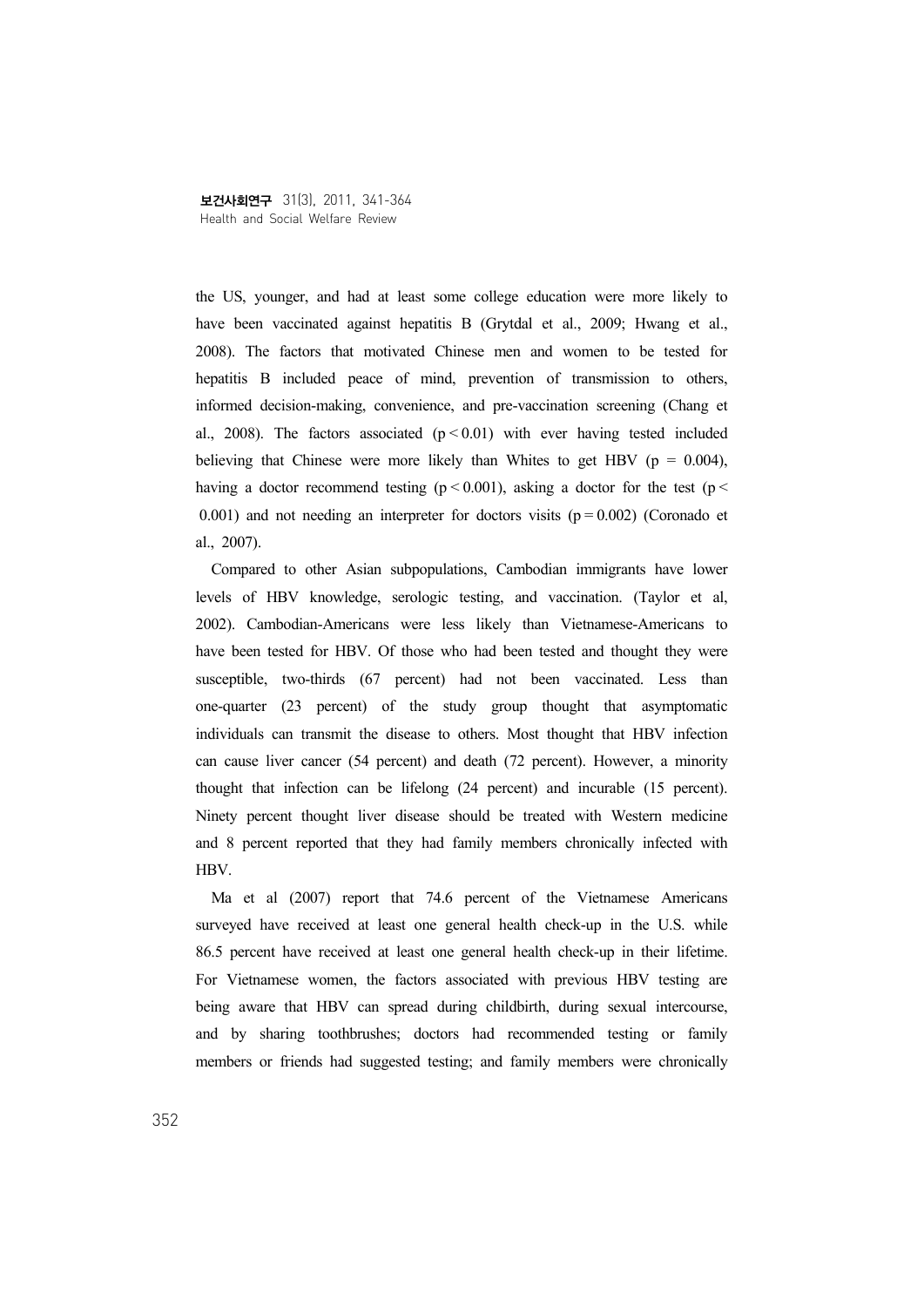Knowledge, Awareness and Medical Practice of Asian Americans/Pacific Islanders on Chronic Hepatitis B Infection: Review of Current Psychosocial Evidence

infected with HBV (Taylor et al., 2005). For Vietnamese men, the factors for previous HBV testing included older age, a short proportion of life in the U.S., low English fluency, private health insurance, identifying a regular source of medical care, reporting no long waits for medical appointments, and having access to interpreter services (Choe et al., 2006). In the Taylor et al. study (2004), the factors associated with previous testing included having a regular source of care and regular provider, knowing that HBV can be spread during childbirth, believing HBV can cause liver cancer, and doctor(s) had recommended testing as well as had asked doctor(s) for testing  $(P < 0.01)$ . Vietnamese American college students who were less acculturated (as shown by greater fluency in written and spoken Vietnamese) were less likely to have received HBV vaccination (Hwang et al., 2008). Additionally, students who had been around others with HBV (OR =  $0.40$ , 95% CI =  $0.18$ ?0.86) were less likely to have received the vaccine (Hwang, Huang & Yi, 2008).

## 3. HBV Modes of Transmission

Because of the poor knowledge about hepatitis B, there are many misconceptions about the transmission of the disease (Choe et al., 2005, 2006; Hwang et al., 2008; Ma et al., 2007; Taylor et al., 2002, 2005, 2006; Wu et al., 2007). Although the majority of Asian American adults in the San Francisco Bay Area had at least a college education, they lacked knowledge regarding HBV transmission, prevention, symptoms, risks, and occurrence (Wu et al., 2007).

There are viral factors that can influence the disease progression. In one study, Vietnamese patients with CHB in San Francisco were nearly three times more likely to carry HBV genotype B than genotype C (74 percent and 25 percent) while Chinese patents were nearly as likely to have genotype C as genotype B (55 percent and 43 percent,  $P = 0.001$ ) (Nguyen et al. 2009). In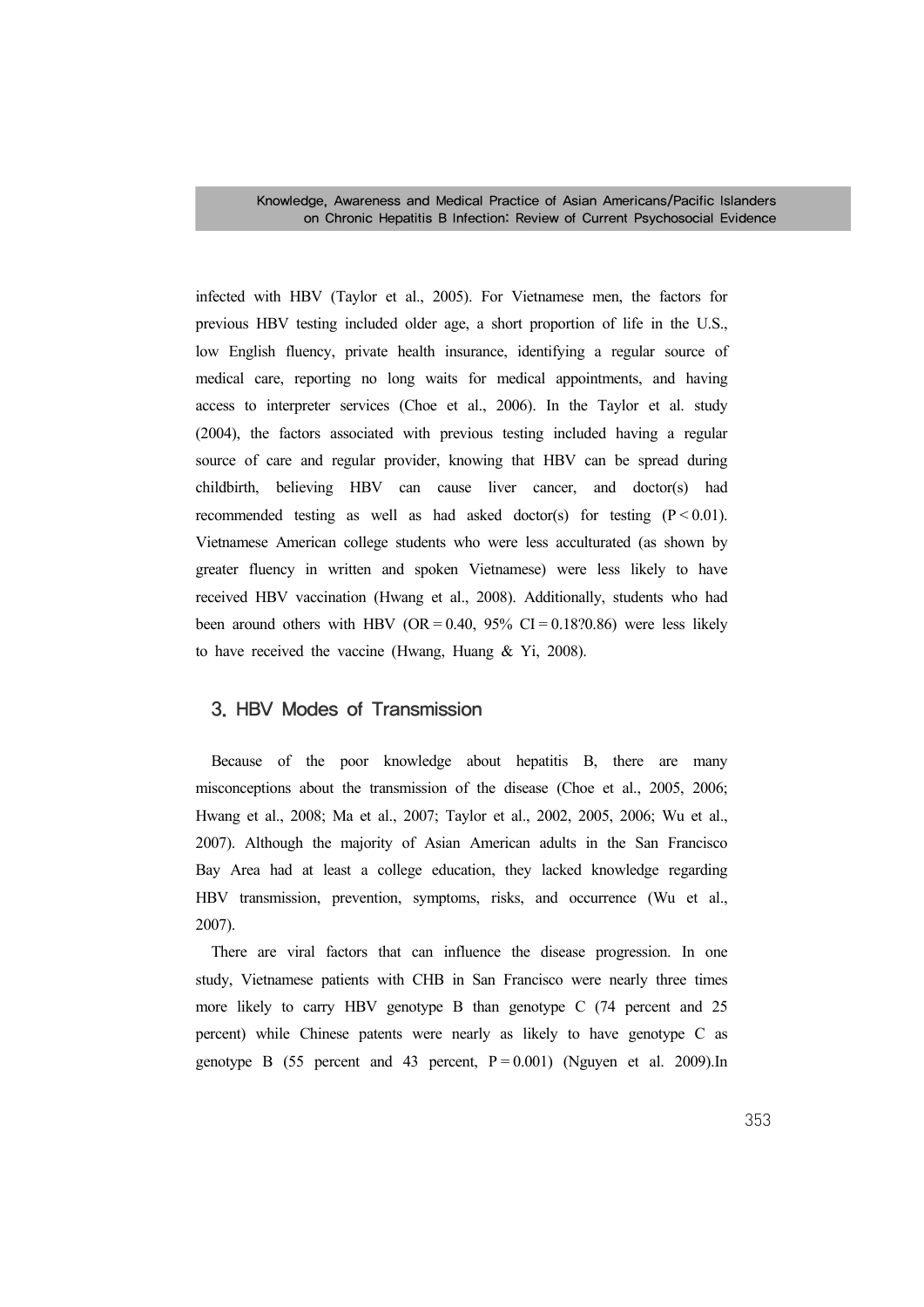another study, those with higher knowledge levels were significantly more likely to have been tested, vaccinated, and to have had their children vaccinated for HBV (Hwang et al., 2008).

APIs are unaware that chronic hepatitis B is usually asymptomatic or that sexual intercourse with an infected person can result in hepatitis B (Ma et al., 2007; Taylor et al., 2002, Wu et al., 2007). Only 22.6% of the Vietnamese respondents were aware that HBV was transmitted through sexual intercourse (Ma et al., 2007). In addition, less than one-third were able to correctly identify the actual modes of transmission and over half falsely believed that hepatitis B could be transmitted through contaminated or improperly cooked food (Ma et al., 2007). As a result, many APIs are afraid to share meals with chronically infected individuals. Finally, less than one-quarter of those surveyed thought that hepatitis B infection was a lifelong disease or was incurable (Taylor et al, 2002). While Koreans in Western Washington were more aware of hepatitis B, their personal beliefs about transmission and prevention were more applicable to other forms of hepatitis (Choe et al., 2005).

In the Taylor et al. study (2005), over three-quarters of all Vietnamese survey participants knew that hepatitis B can be spread during childbirth (83 percent) and by someone who looks and feels healthy (78 percent). Between one-half and three-quarters knew that HBV can be spread by eating food that has been pre-chewed by an infected person (71 percent), is not spread by holding hands (75 percent), can be spread during sexual intercourse (69 percent), can be spread by sharing toothbrushes (72 percent), can be spread by sharing razors (63%), and can be spread by lancet therapy (66 percent). Less than one-half knew that hepatitis B is not spread by eating food that has been prepared by an infected person (36 percent), nor by coughing (31 percent), and is more easily spread than AIDS (19 percent). Men were more likely than women to know that hepatitis B is not spread by eating food that has been prepared by an infected person ( $p < 0.001$ ), coughing ( $p < 0.001$ ), and holding hands ( $p = 0.035$ ); and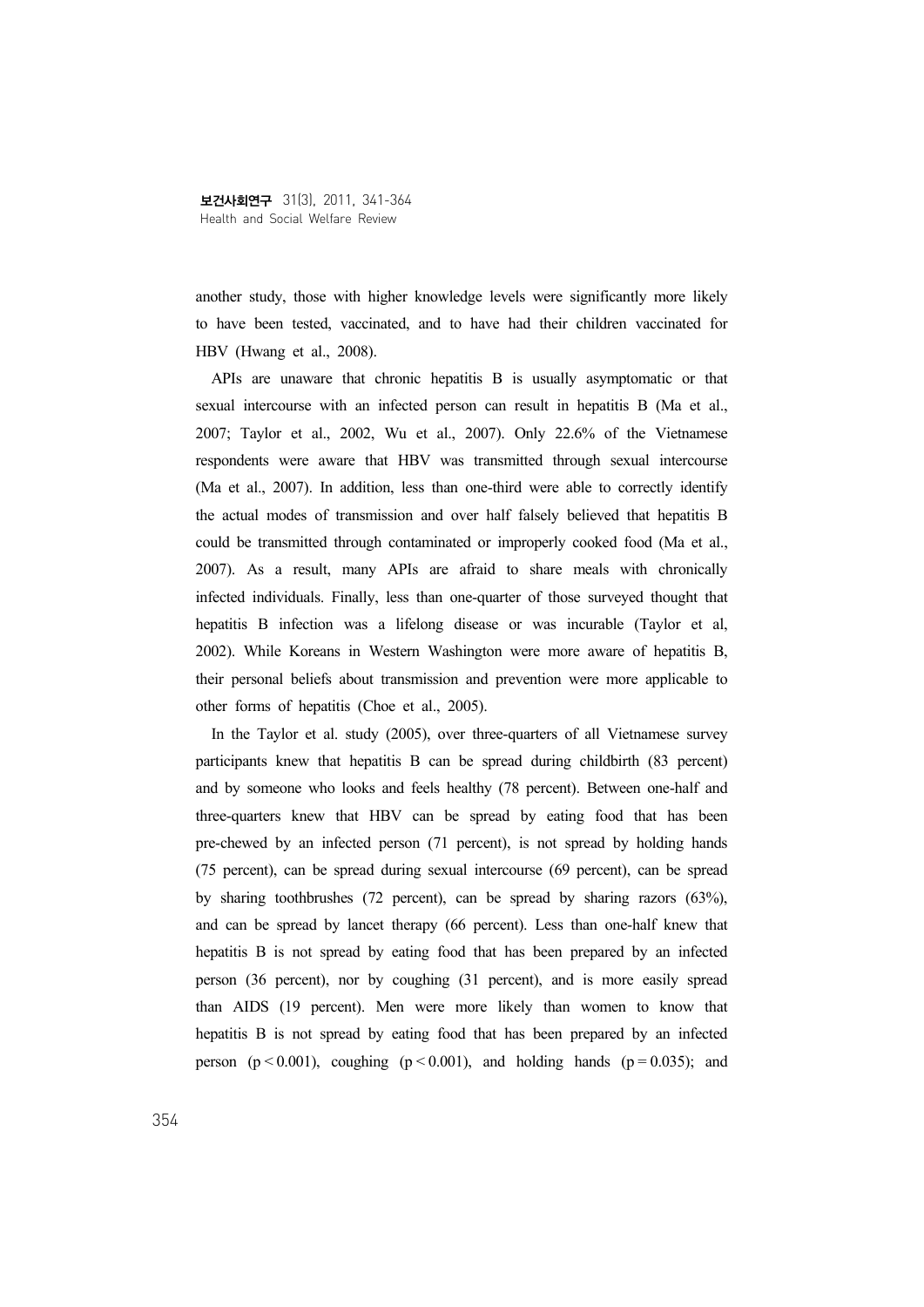HBV can be spread by someone that looks and feels healthy  $(p = 0.019)$  (Taylor et al., 2005). In contrast, women were more likely to know that HBV can be spread by eating food that has been pre-chewed by an infected person ( $p =$ 0.001), sharing toothbrushes ( $p = 0.003$ ), and sharing razors ( $p = 0.014$ ) (Taylor et al., 2005).

### 4. Current and Emerging Interventions

To address the screening and vaccination problems with hepatitis B, several campaigns are under way. The San Francisco Hep B Free Campaign, one of the best known programs, aims to make San Francisco the first HBV-free city in the U.S. (McBride, 2008). San Francisco has the highest rate of liver cancer rates in the country. The plan is to screen, vaccinate, and treat all of San Francisco's Asian and Pacific Islander residents who make up about a third of the city's population for HBV (McBride, 2008). The campaign hopes to promote routine blood tests for HBV in the Asian and Pacific Islander community, making sure the results get to the city's health department; improve referrals and access to care for people with chronic HBV; increase the number of San Francisco hospitals that offer low-cost or free screening and vaccinations for HBV; and educate physicians about the need for lifelong management of patients with chronic HBV (McBride, 2008).

The Asian American Network for Cancer Awareness, Research, and Training (AANCART) is another campaign that hopes to increase the proportion of Asian American adults who are tested for HBV infection (McBride, 2008). The investigators are currently concentrating on the three groups who face a particularly higher burden of the disease, Vietnamese, Hmong, and Korean Americans, living in three California cities.

The 3 For Life program was launched in September 2004 by the San Francisco Department of Public Health and Stanford University's Asian Liver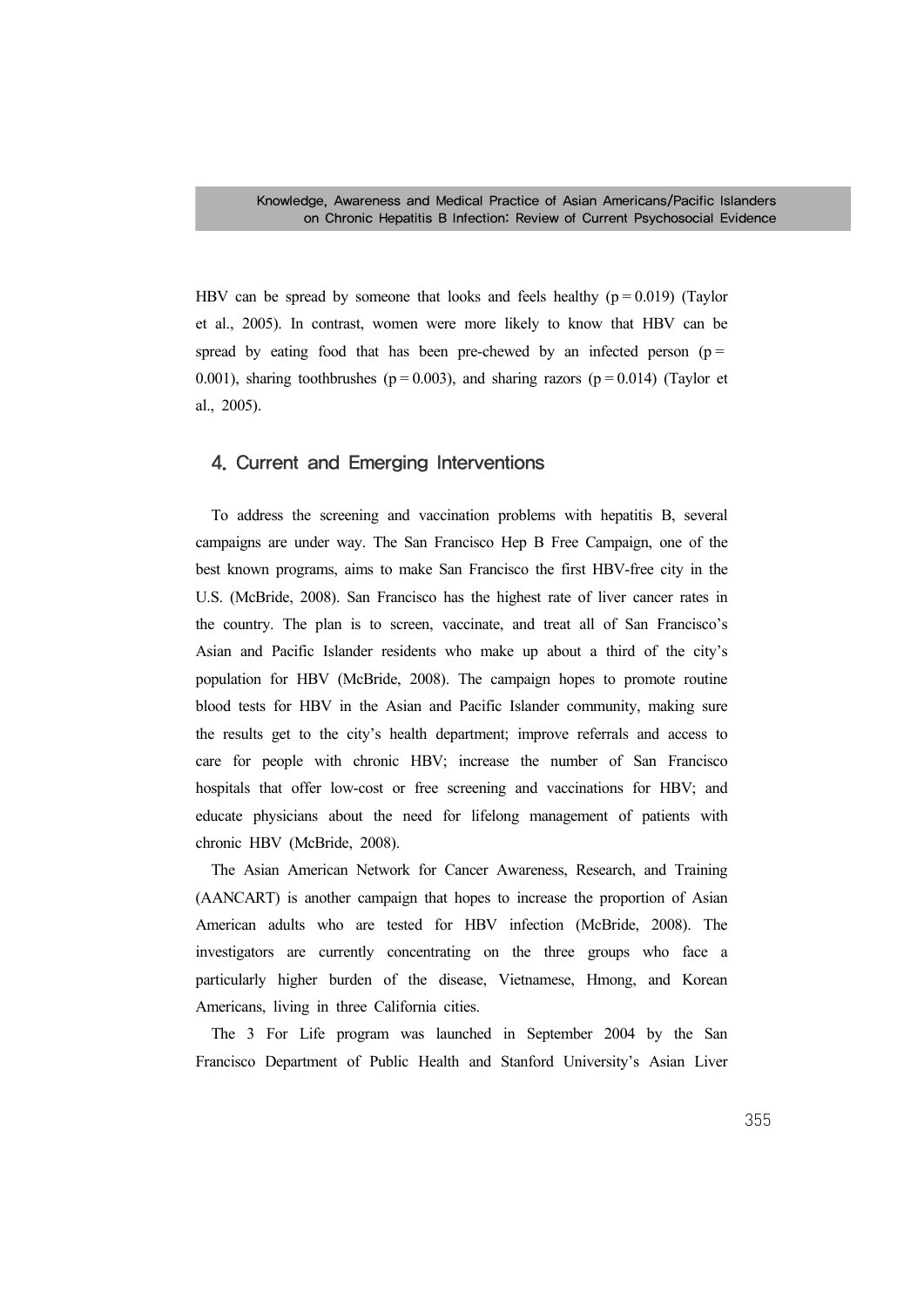Center to increase HBV awareness and reduce the high prevalence of undiagnosed chronic HBV infection and susceptibility among API adults (Chang et al., 2009). This pilot program targeted primarily foreign-born Chinese adults and offered low-cost HBV vaccination with free HBV testing. Over the course of a year, semimonthly screening and vaccination clinics were held. A total of 1206 adults between the ages of 18 and 87 (median = 46 years) used the program. Participants paid a discounted fee for a full vaccine series against HBV, .hepatitis A virus, or both. Participants also provided blood samples for HBV testing and received the results in the mail. Of the 1106 adults who were screened for HBsAg and anti-HB, nine percent of adults were chronically infected with HBV and 53 percent were unprotected. Eighty-five percent of the unprotected adults completed the HBV vaccine series. The probability of completing a recommended vaccine series was similar across most sociodemographic groups with slightly higher completion rates among middle-aged between the ages of 40 and 50 and Chinese participants.

The Jade Ribbon Campaign is a culturally targeted, community-based outreach program to promote the prevention, early detection, and management of chronic hepatitis B virus infection and liver cancer among Asian Americans (Chao et al., 2009). At a HBV screening clinic and educational seminar in 2001, 476 Chinese American adults from the San Francisco Bay Area attended. The prevalence of chronic HBV infection was 13 percent with only 8 percent of participants showing serologic evidence of protective antibody from prior vaccination. The prevalence was higher in men than in women. In addition, the prevalence of HBcAb seropositivity increased with age. Before the clinic, participants reported low preventive action, but after one year, 67 percent of those with chronic HBV infection had consulted a physician for liver cancer screening, and 78 percent of all participants had encouraged family members to be tested for HBV (Chao et al., 2009).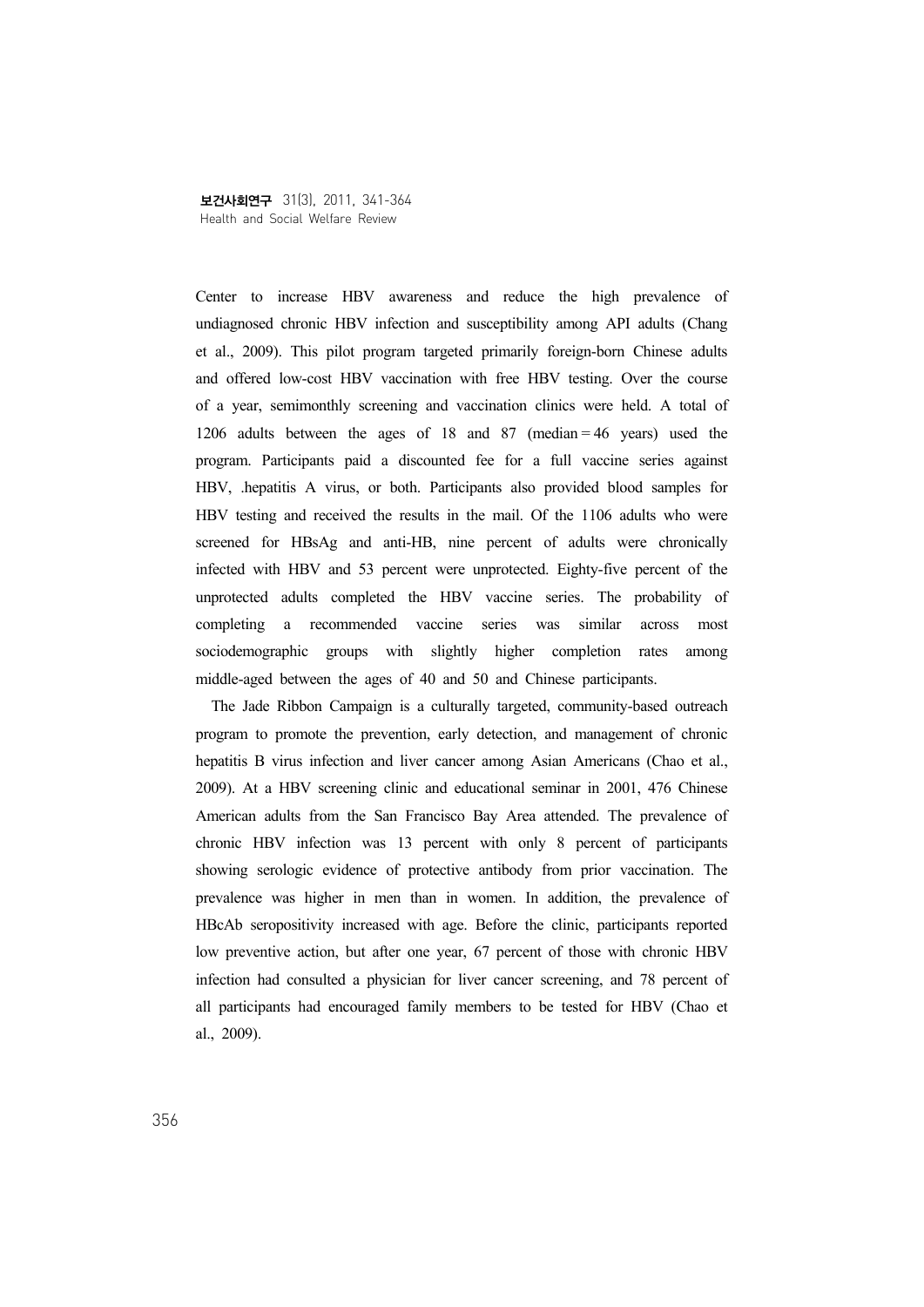# Ⅳ. CONCLUSIONS

Hepatitis B is a highly resilient virus that can be prevented through effective screening and vaccination efforts. Knowledge, awareness and medical practice among Asian Americans regarding HBV were dependent upon age, gender, race/ethnicity, immigrant status and length of residency. In comparison to other race/ethnic groups, Asian American men are at a greater risk of developing the disease. Asian Americans who were infected with HBV as an infant and/or have a family history of liver cancer are at a greater risk of developing the disease than those who are infected late in life. In terms of immigrant status and residential history, foreign-born Asian Americans are more likely to be HBV carriers and less likely to be vaccinated against the disease. Infection rates among immigrants are increased by the length of U.S. residency. Most APIs have not undergone hepatitis B testing or vaccination, and many health care providers do not routinely recommend these procedures to their API patients. Patients with HBV genotype B are more likely to develop liver cancer because they are more likely to undergo seroconversion of hepatitis B e antigen at an earlier and higher rate. In addition, chronic hepatitis B infection increases the risk of developing liver cancer later in life.

Despite increased risk for chronic hepatitis B and liver cancer, many Asian Americans are uninformed, untested, and unprotected against the disease. Even though they tend to be more educated, they have poor knowledge about the disease and have misconceptions about the transmission of the disease. Although there is general awareness of HBV, there are serious gaps in knowledge that may be attributed to poor English language proficiency, ineffective health communication in communities, physical and psychological barriers, and culture that prevent the exchange of information on intimate subjects, such as sex.

As shown, there have been numerous studies conducted to increase hepatitis B and liver cancer awareness and prevention among specific APIs. This review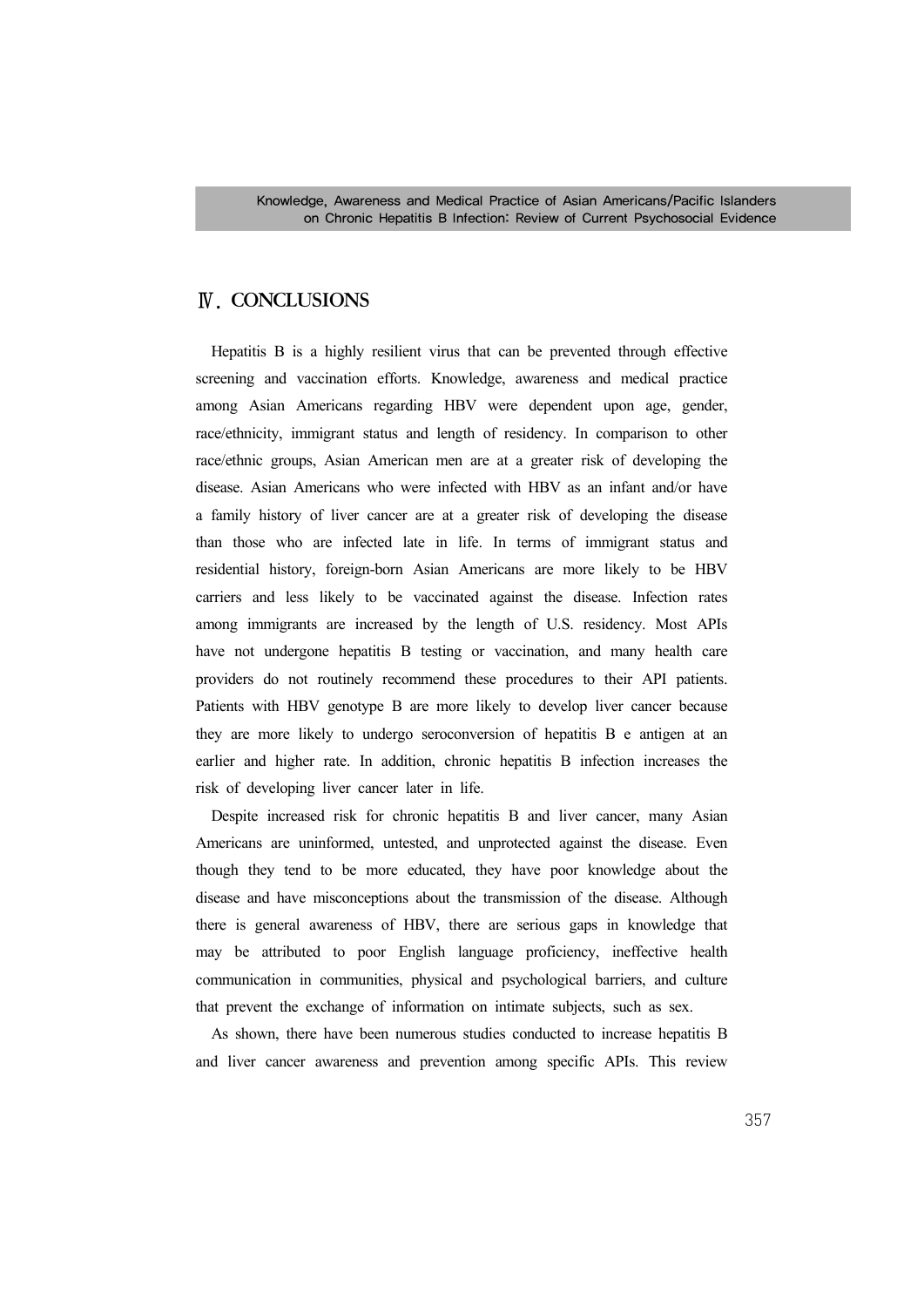adds to the current literature. First, it looks at the epidemiological evidence that has been collected among the highest risk adult groups. Previously, a large amount of immunization programs has been focused on Asian American children with very few studies on adult Asian Americans. Second, it documents the risk factors and modes of transmission for HBV for specific Asian subpopulations. Asian Americans are a heterogeneous group with respect to demographic factors and health risk factors. They are composed of multiple racial, ethnic, gender, and cultural identities. Last, it evaluates the current interventions that will aid in the prevention and detection of HBV to lower the risk of liver cancer of APIs.

There were several limitations in this review. First, it was limited by the data collection methods used by the original researchers. In one study, the researchers were only able to collect data from 6 out of the nine study sites due to lack of computer knowledge among volunteers and lack of time for screening administrators to record the data. Second, some of the studies had small sample sizes. Both the quantity and quality of these data need to be improved with respect to appropriate gender and ethnic group representation. APIs are also usually underrepresented in current surveillance studies leading to the underestimation of the true number of infected individuals. Last, the studies focused on particular groups. Hence, making it only generalizable to the particular population studied.

HBV is a serious public health problem in the United States. Efforts to reduce the HBV in APIs will improve the health of everyone. To substantially improve knowledge of preventing the disease in the Asian communities, HBV programs should be culturally tailored. Health education programs for immigrant populations should be based on a thorough understanding of the target population's knowledge, awareness, and health medical practice. It is important that the development and implementation of future community-based interventions focus on education, vaccination, screening, and early detection of HBV. An effective model program must include screening tests to determine

358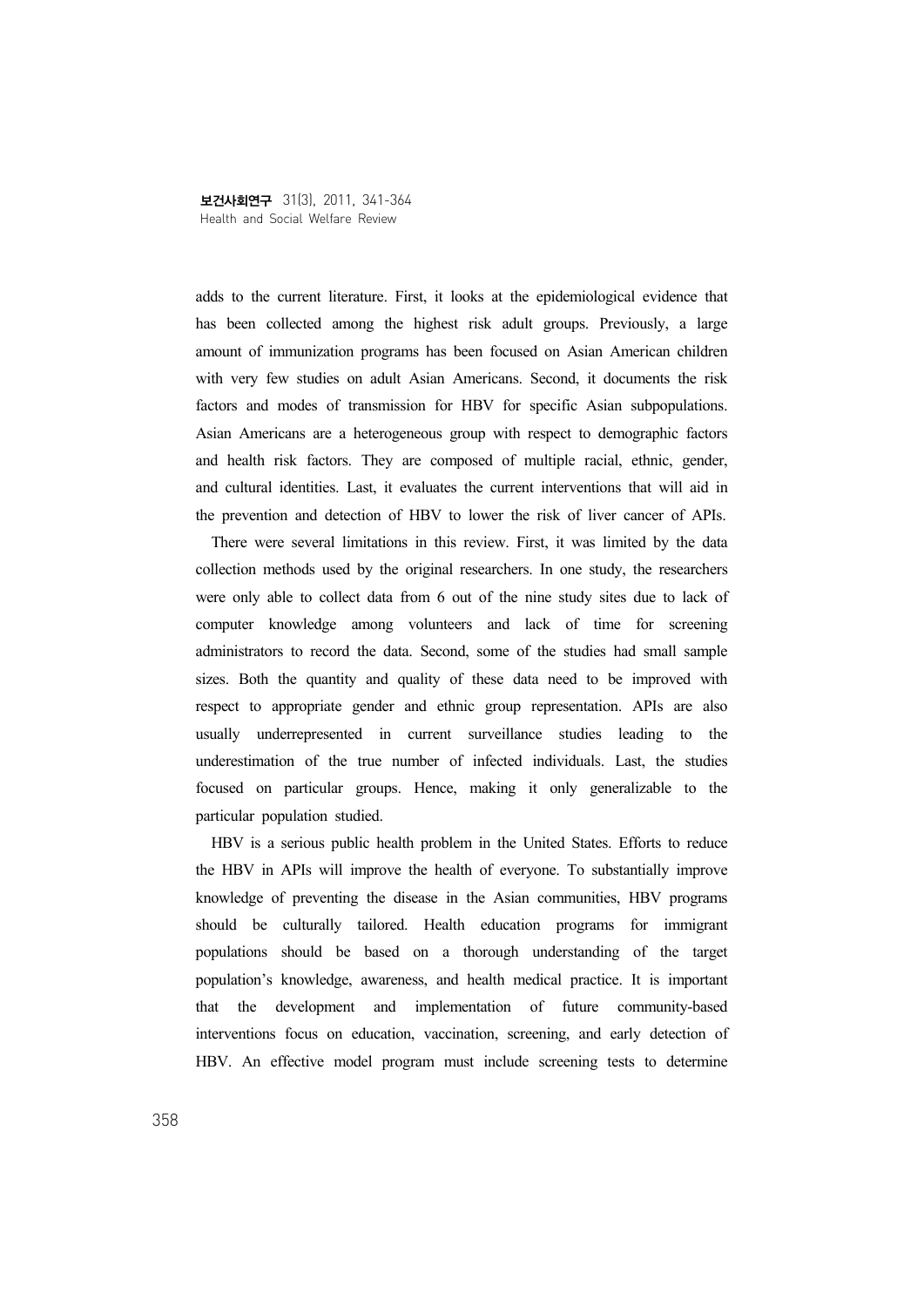immunization status, vaccination strategy for lifetime protection, an educational component culturally tailored to the population, and pre and post assessments to test knowledge. In addition, proper monitoring and treatment of chronic HBV infection are necessary in order to reduce the number of deaths from liver disease among those with undetected chronic infection.

ThuyQuynh N. Do는 미국 버지니아 주의 Virginia Commonwealth University에서 생물학 학사 (BS), 동대학원에서 공공보건학 석사(MPH)를 받았으며, 현재 University of Texas Medical Branch(텍사스의대)에서 사회 의료학 박사학위 후보자로 있다. 주요 관심분야는 인종간 의료불평 등, 이민문화, 노인이민연구이다. (E-mail: tndo@utmb.edu)

남상곤은 한동대학교에서 언론정보학 학사(BA), 미국 사우스 캐롤라이나주의 클렘슨 대학교 (Clemson University)에서 의료 사회학 석사 학위(MS)를 받았으며 현재 텍사스의대(University of Texas Medical Branch)에서 사회 의료학 박사학위 후보자로 있다. 주요 관심분야는 의료불평 등, 노인학, 비만과 장애, 사망률, 마이너리티 (히스패닉)연구이다. (E-mail: sanam@utmb.edu)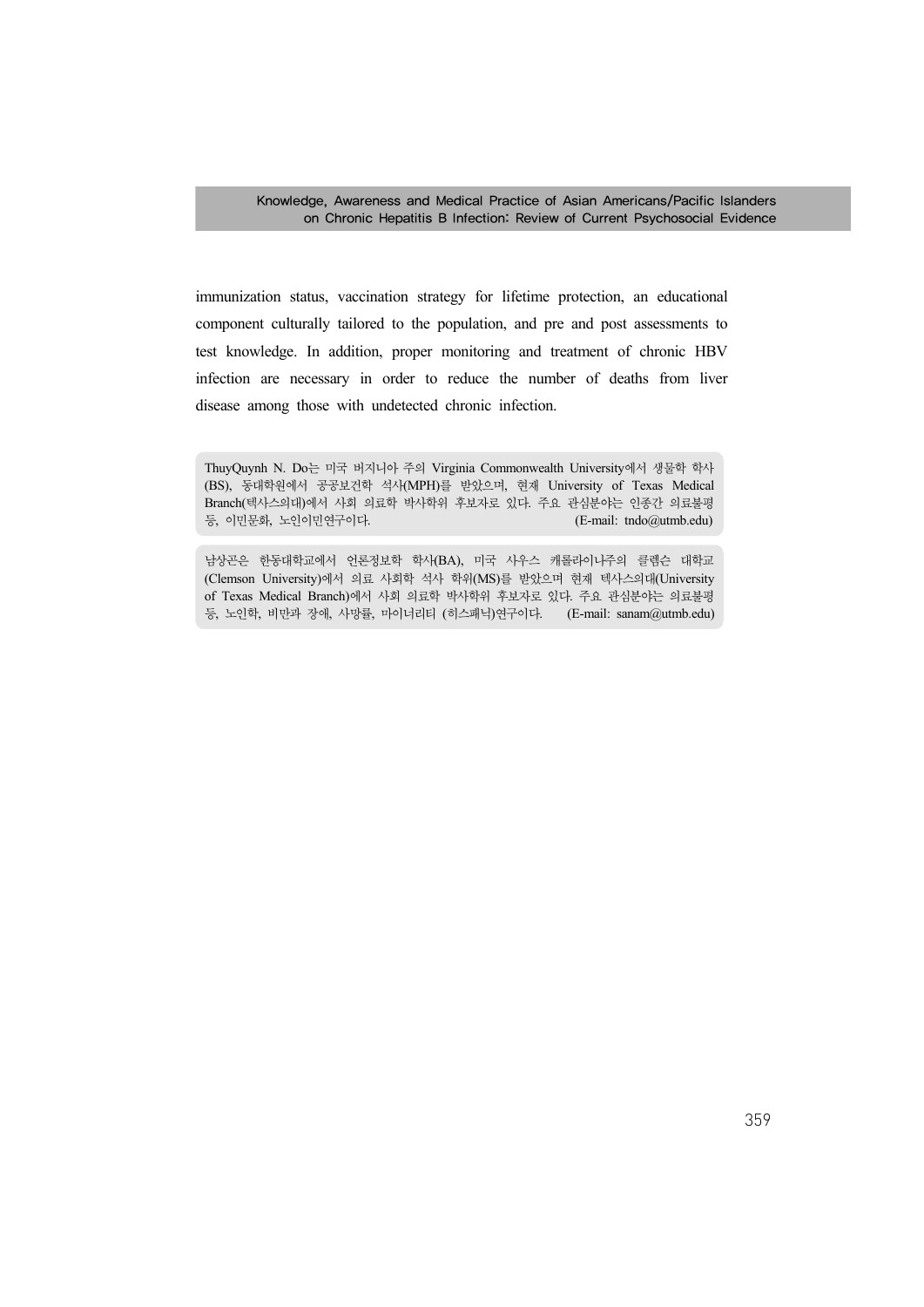## Reference

- American Cancer Society(2009). *What Are The Key Statistics About Liver Cancer?*. Retrieved Oct. 9, 2009, from http://www.cancer.org/ docroot/CRI/content/CRI\_2\_4\_1X\_What\_are\_the\_key\_statistics\_for\_liver cancer 25.asp.
- Asian American Health Initiative(2005). Retrieved Dec. 7, 2009, from http://www.aahiinfo.org/english/asianAmericans.php.
- Carey, W .D.(2009). The prevalence and natural history of hepatitis B in the 21st century. *Cleve Clin J Med., 76,* Suppl 3, pp.2-5.
- Chang, E. T., Keegan, T. H., Gomez, S. L., Le, G. M., Clarke, C. A., So, S. K., Glaser, S. L.(2007). The burden of liver cancer in Asians and Pacific Islanders in the Greater San Francisco Bay Area, 1990 through 2004. *Cancer, 109*(10), pp.2100-2108.
- Chang, E. T., Nguyen, B. H., So, S. K.(2008). Attitudes toward hepatitis B and liver cancer prevention among Chinese Americans in the San Francisco Bay Area, California. *Asian Pac J Cancer Prev, 9*(4), pp.605-613.
- Chang, E. T., Sue, E., Zola, J., So, S. ,K.(2009). 3 For Life: a model pilot program to prevent hepatitis B virus infection and liver cancer in Asian and Pacific Islander Americans. *Am J Health Promot, 23*(3), pp.176-181.
- Chao, S. D., Chang, E. T., So, S. K.(2009). Eliminating the threat of chronic hepatitis B in the Asian and Pacific Islander community: a call to action. *Asian Pac J Cancer Prev, 10*(3), pp.507-512.
- Choe, J. H., Taylor, V. M. Yusui Y. et al.(2006). Health care access and sociodemographic factors associated with hepatitis B testing in Vietnamese American men. *J Immigr Minor Health, 8*, pp.193-201.
- Choe, J. H., Chan, N., Do, H. H., Woodall, E., Lim, E., Taylor, V. M.(2005). Hepatitis B and liver cancer beliefs among Korean immigrants in western Washington: report of a qualitative study. *Cancer, 104,* Suppl 12,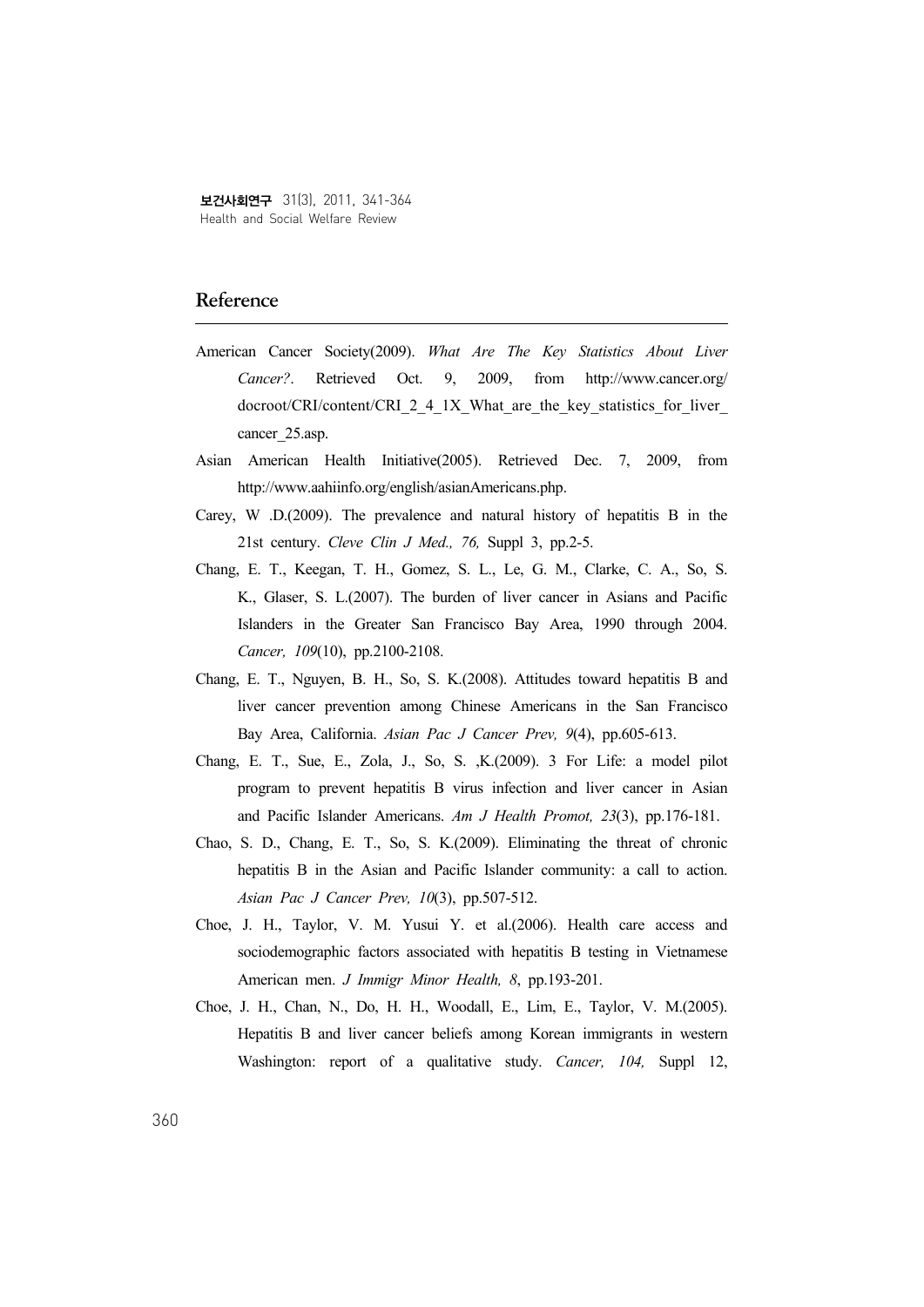pp.2955-2988.

- Coronado, G. D., Taylor, V. M., Tu, S. P., Yasui, Y., Acorda, E., Woodall, E., Yip, M. P., Li, L., Hislop, T. G.(2007). Correlates of hepatitis B testing among Chinese Americans. *J Community Health, 32*(6), pp.379-390.
- Do, S.(2001). The natural history of hepatitis B in Asian Americans. *Asian American and Pacific Islander Journal of Health, 9*(2), pp.141-153.
- Grytdal, S. P., Liao, Y., Chen, R., Garvin, C. C., Grigg-Saito, D., Kagawa-Singer, M., Liang, S., McPhee, S. J., Nguyen, T. T., Tran, J. H., Gallagher, K. M.(2009). Hepatitis B testing and vaccination among Vietnamese- and Cambodian-Americans. *J Community Health, 34*(3), pp.173-180.
- Hann, H. L.(1998). Hepatocellular carcinoma in Asian Americans. *Cancer, 83* Suppl 8, pp.1723-1729.
- Hsu, C. E., Liu, L. C., Juon, H. S., Chiu, Y. W., Bawa, J., Tillman, U., Li, M., Miller, J., Wang, M.(2007). Reducing liver cancer disparities: a community-based hepatitis-B prevention program for Asian-American communities. *J Natl Med Assoc, 99*(8), pp.900-907.
- Hutton, D. W., Tan, D., So, S. K., Brandeau, M. L.(2007). Cost-effectiveness of screening and vaccinating Asian and Pacific Islander adults for hepatitis B. *Ann Intern Med, 147*(7), pp.460-469.
- Hwang, J. P., Huang, C. H., Yi, J. K.(2008). Knowledge about hepatitis B and predictors of hepatitis B vaccination among Vietnamese American college students. *J Am Coll Health, 56*(4), pp.377-382.
- Juon, H.-, Strong, C., Oh, T. H., Castillo, T., Tsai, G., Oh, L. D. H.(2008). Public health model for prevention of liver cancer among Asian Americans. *J Community Health, 33*(4), pp.199-205.
- Lavanchy, D.(2004). Hepatitis B virus epidemiology, disease burden, treatment, and current and emerging prevention and control measures. *J Viral Hepat, 11*(2), pp.97-107.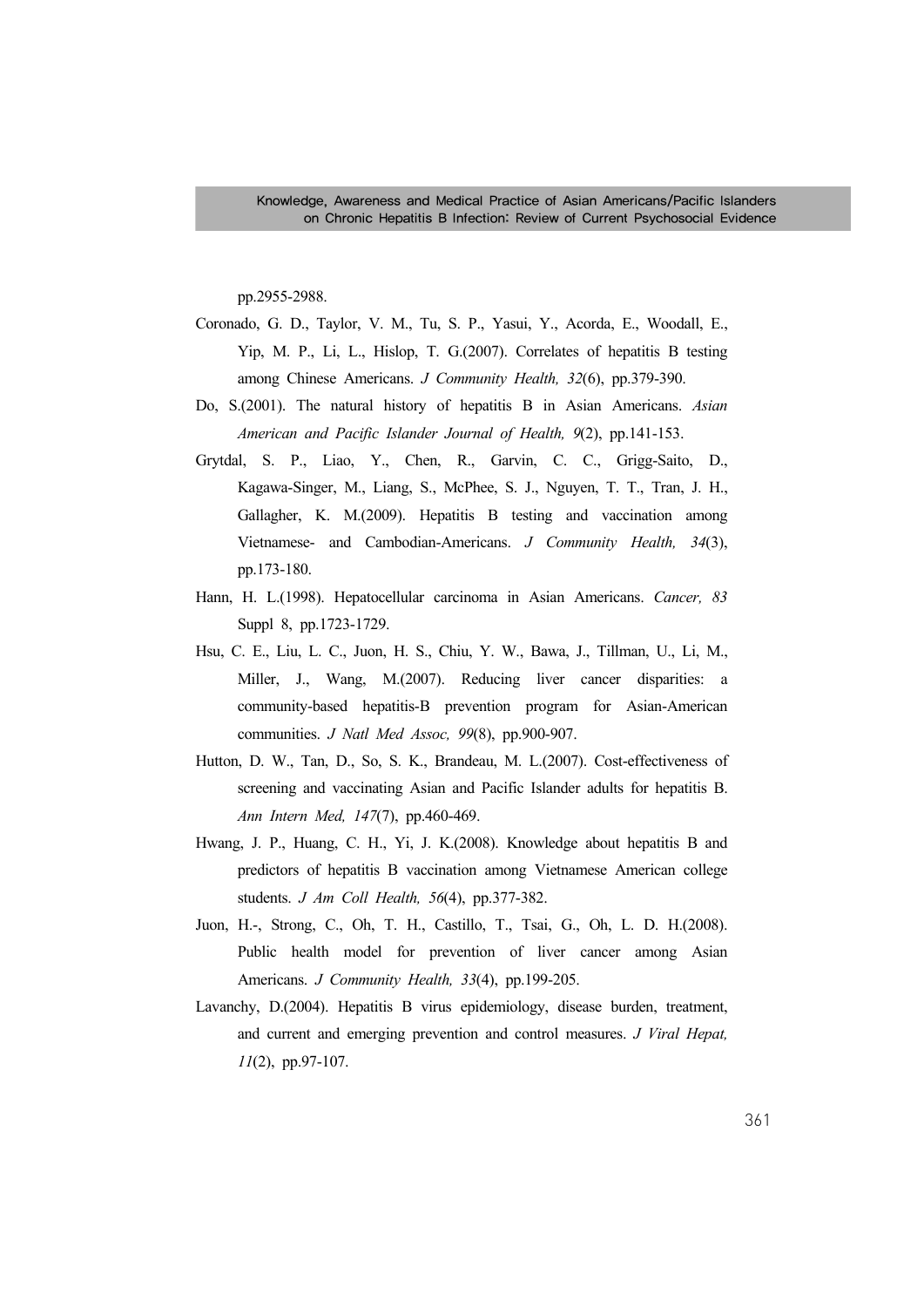- Lang, L.(2006). CDC points to higher prevalence of chronic HBV infection among Asian/Pacific Islanders. *Gastroenterology, 131*(1), p.7.
- Lin, S. Y., Chang, E. T., So, S. K.(2007.). Why we should routinely screen Asian American adults for hepatitis B: A cross-sectional study of Asians in California. *Hepatology, 46*(4), pp.1034-1040.
- Ma, G. X., Shive, S. E., Fang, C., Feng, Z., Parameswaran, L., Pham, A., Khanh, C.(2007). Knowledge, attitudes, and behaviors of hepatitis B screening and vaccination and liver cancer risks among Vietnamese Americans. *J Health Care Poor Underserved, 18*(1), pp.62-73.
- Ma, G. X., Shive, S. E., Toubbeh, J. I., Tan, Y., Wu, D.(2008). Knowledge, attitudes, and behaviors of Chinese hepatitis B screening and vaccination. *Am J Health Behav., 32*(2), pp.178-187.
- McBride G.(2008). Hepatitis B virus-induced liver cancer in Asian Americans: a preventable disease. *J Natl Cancer Inst, 100*(8), pp.528-529.
- Nguyen, T. T., Taylor, V., Chen, M. S. Jr., Bastani, R., Maxwell, A.E., McPhee, S. J.(2007). Hepatitis B awareness, knowledge, and screening among Asian Americans. *J Cancer Educ, 22*(4), pp.266-272.
- Nguyen, L. H., Ha, N. B., Vutien, P., Ha, N. B., Garcia, R. T., Trinh, H. N., Nguyen, H. A., Nguyen, K. K., Keefe, E. B., Nguyen, M. H.(2009). Prevalence of hepatitis B virus genotype B in Vietnamese patients with chronic hepatitis B. *Hepatol Int, 3*, pp.461-467.
- Nomura, A., Stemmermann, G. N., Chyou, P. H., Tabor, E.(1996). Hepatitis B and C virus serologies among Japanese Americans with hepatocellular carcinoma. *J Infect Dis, 173*(6), pp.1474-1476.
- Office of Minority Health.(2011). Hepatitis and African Americans. Retrieved from http://minorityhealth.hhs.gov/templates/content.aspx?ID=6493.
- Parkin, D. M.(2006). The global health burden of infection-associated cancers in the year 2002. *Int J Cancer, 118*, pp.3030-3044.
- Shepard, C. W., Simard, E. P., Finelli, L., Fiore, A. E., Bell, B. P.(2006).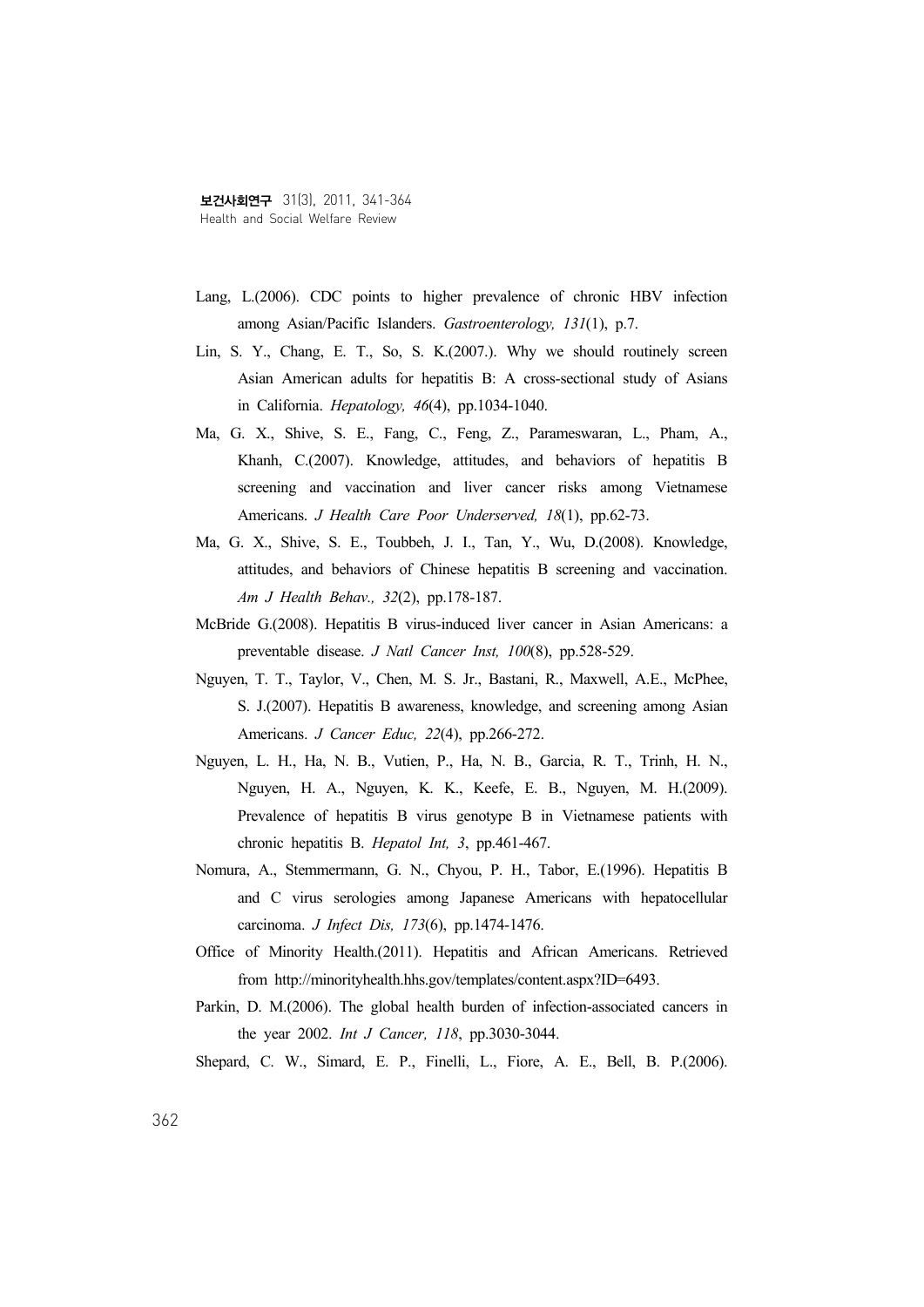Hepatitis B virus infection: epidemiology and vaccination. *Epidemiol Rev, 28,* pp.112-125.

- Taylor, V. M., Choe, J. H., Yasui, Y., Li, L., Burke, N., Jackson, J. C.(2005). Hepatitis B awareness, testing and knowledge among Vietnamese American men and women. *J Community Health, 30*(6), pp.477-490.
- Taylor, V. M., Jackson, J. C., Chan, N., Kuniyuki, A., Yasui, Y.(2002). Hepatitis B knowledge and practices among Cambodian American women in Seattle, Washington. *J Community Health, 27*(3), pp.151-163.
- Taylor, V. M., Seng, P., Acorda, E., Sawn, L., Li, L.(2009). Hepatitis B knowledge and practices among Cambodian immigrants. *J Cancer Educ, 24*(2), pp.100-104.
- Taylor, V. M., Tu, S. P., Woodall, E., Acorda, E., Chen, H., Choe, J., Li, L., Yasui, Y., Hislop, T. G.(2006). Hepatitis B knowledge and practices among Chinese immigrants to the United States. *Asian Pac J Cancer Prev, 7*(2), pp.313-317.
- Taylor, V. M., Yasui, Y., Burke, N., Choe, J. H., Acorda, E., Jackson, J. C. (2005). Hepatitis B awareness, testing and knowledge among Vietnamese American women. *Ethnicity & Disease, 15*, pp.761-767.
- Taylor, V. M., Yasui, T., Burke, N. Nguyen, T., Chen, A., Acorda, E., Choe, J.H., Jackson, J. C.(2004). Hepatitis B tesing among Vietnamese American men. *Cancer Detect Prev, 28*(3), pp.170-177.
- Wu, C. A., Lin, S. Y., So, S. K,, Chang E. T.(2007). Hepatitis B and liver cancer knowledge and preventive practices among Asian Americans in the San Francisco Bay Area, California. *Asian Pac J Cancer Prev, 8*(1), pp.127-134.
- Yu, M. C., Yuan, J., Lu, S. C.(2008). Alcohol, cofactors and the genetics of hepatocellular carcinoma. *J Gastroenterol Hepatol, 23*, Suppl 1, pp.92-97.